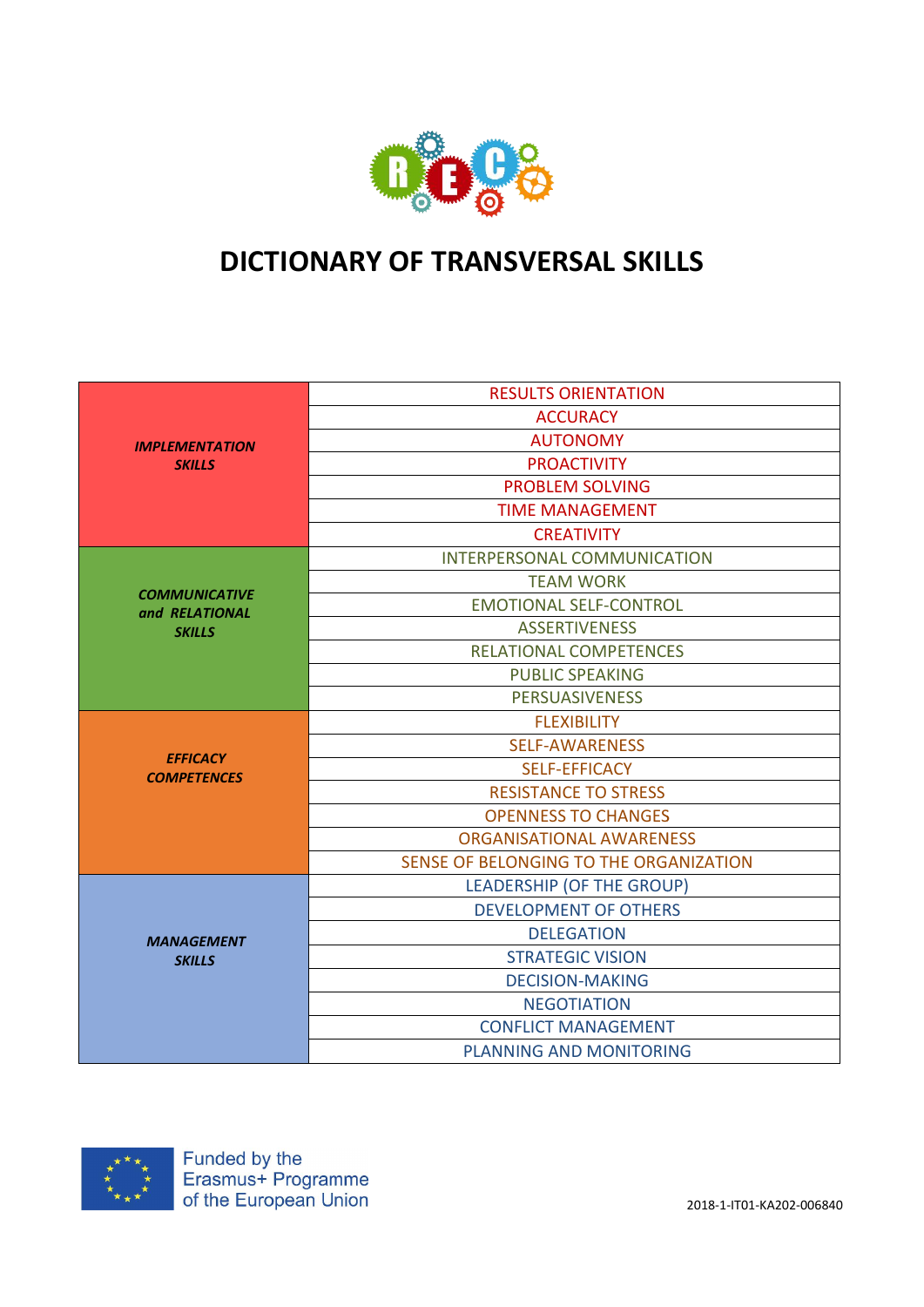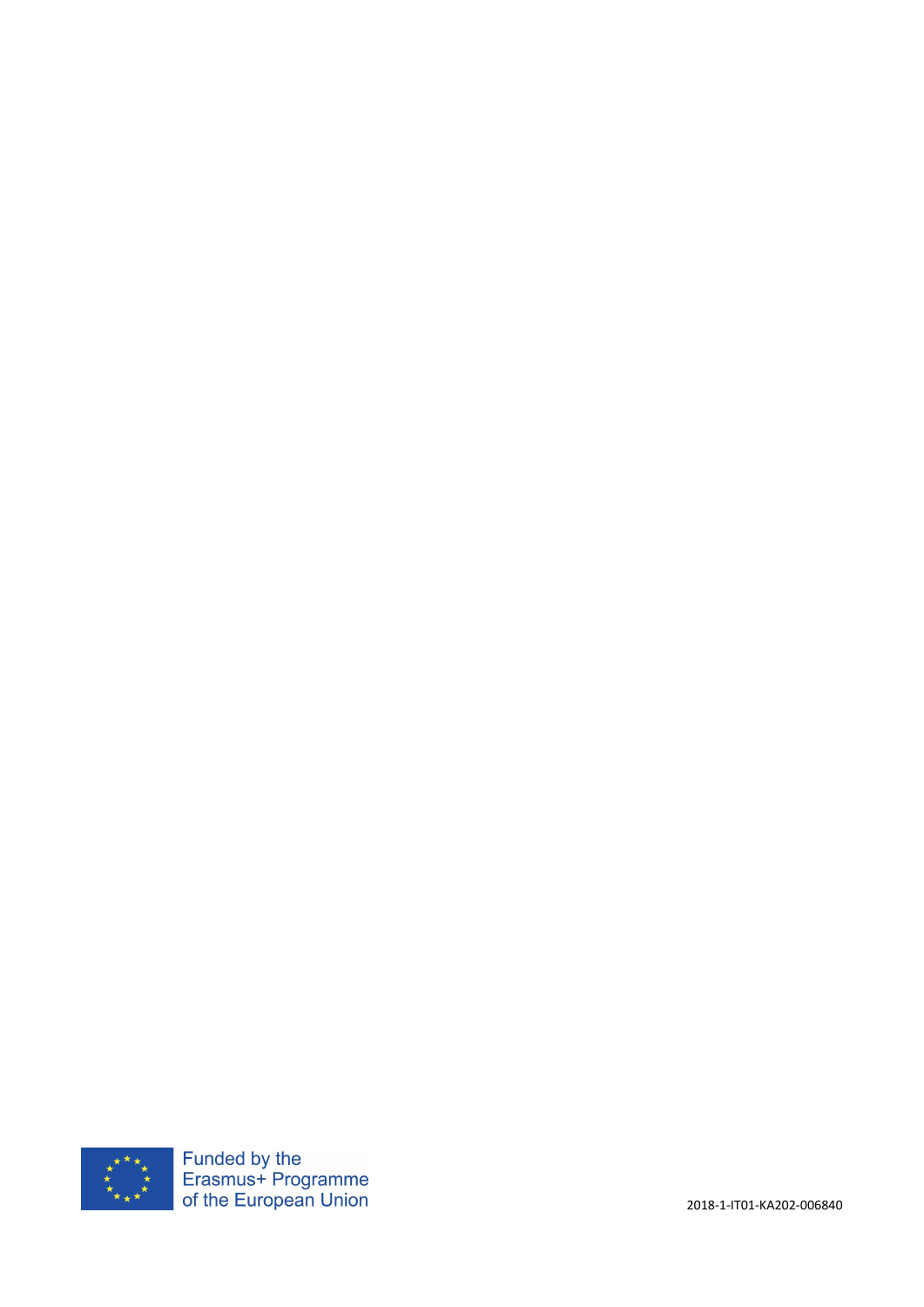# IMPLEMENTATION SKILLS

*Behavioural modalities that characterize the predisposition of the person to act in the organizational reality, in order to organize, execute and carry out effectively their activities.*

| <b>RESULTS ORIENTATION</b> |
|----------------------------|
| <b>ACCURACY</b>            |
| <b>AUTONOMY</b>            |
| <b>PROACTIVITY</b>         |
| <b>PROBLEM SOLVING</b>     |
| <b>TIME MANAGEMENT</b>     |
| <b>CREATIVITY</b>          |

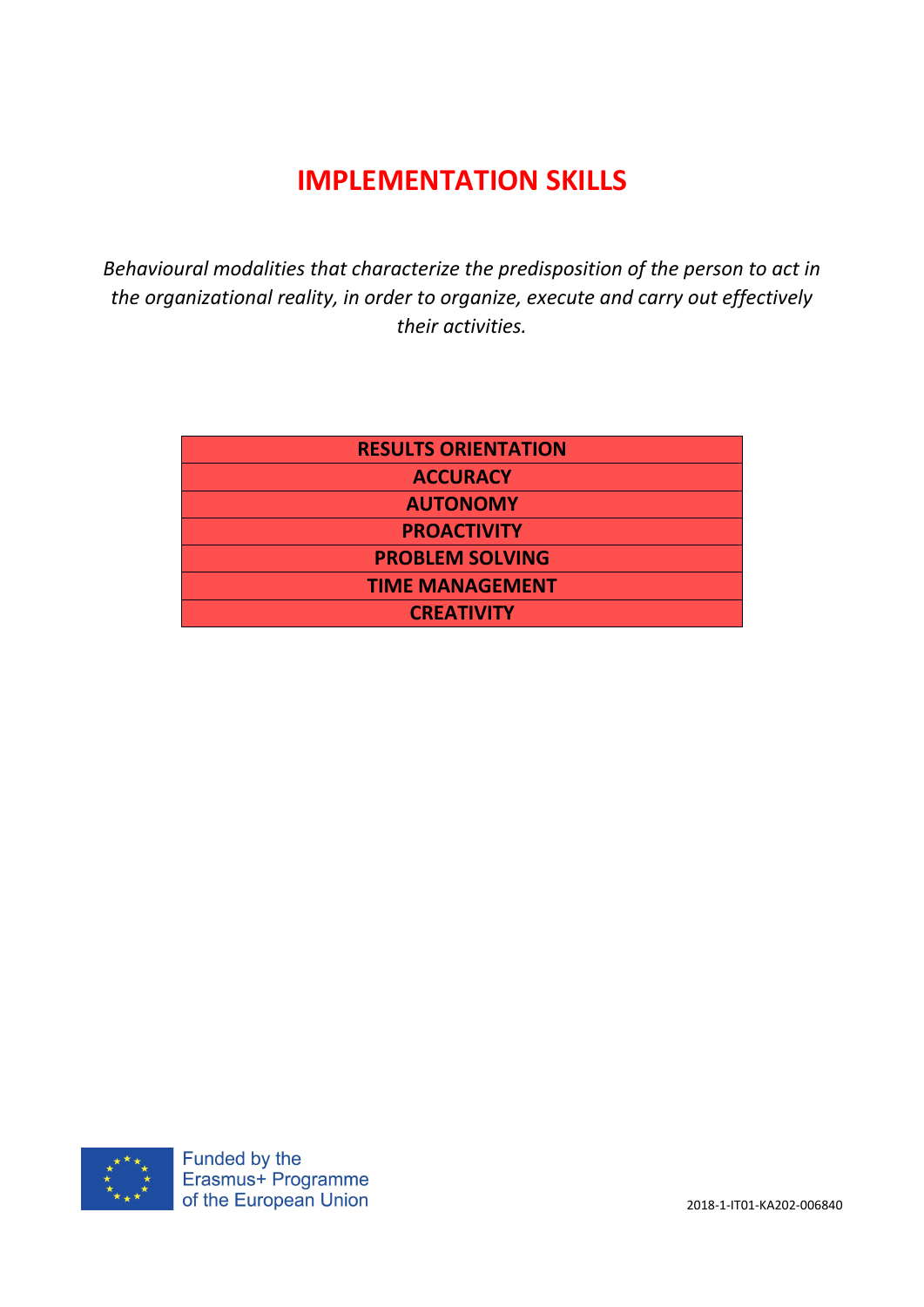### RESULTS ORIENTATION

*Ability to meet the work objectives, having clear priorities and being able to make concrete and effective decisions at the right time. Impulse to improve and meet a standard of excellence, which gives rise to a continuous improvement of the performance.*

| <b>HIGH</b>                  | I have a high impulse to meet high objectives and working standards.<br>Pragmatic, in carrying out my work, I am accurate and organized: I proceed with<br>order and method, defining priorities and making effective decisions at<br>appropriate time. I am oriented to always improve his performance. |
|------------------------------|----------------------------------------------------------------------------------------------------------------------------------------------------------------------------------------------------------------------------------------------------------------------------------------------------------|
| <b>MEDIUM</b><br><b>HIGH</b> |                                                                                                                                                                                                                                                                                                          |
| <b>MEDIUM</b>                | Quite accurate and organized, I have a good impulse to satisfy my own<br>objectives and standards. I tend to carry out the tasks assigned to me defining<br>priorities and making decisions at the right time.                                                                                           |
| <b>MEDIUM</b><br><b>LOW</b>  |                                                                                                                                                                                                                                                                                                          |
| <b>LOW</b>                   | Not very accurate and organized, I give little importance to order and precision, I<br>tend to provide poor quality results. I also encounter difficulties in promptly<br>finding solutions to problems and making decisions.                                                                            |

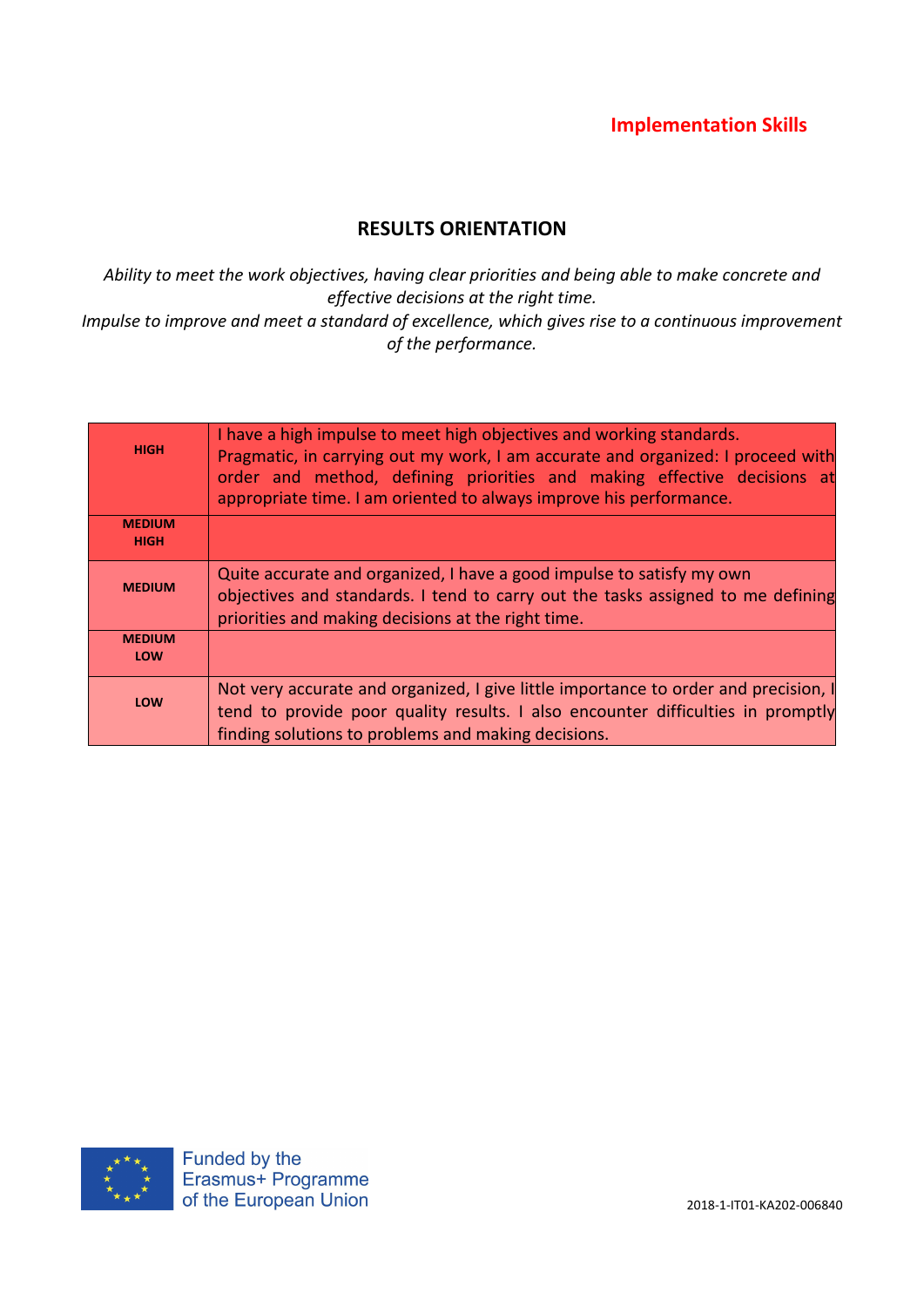## **ACCURACY**

### *Attention to order and quality: the need to reduce uncertainty in the surrounding work environment, by regularly carrying out work audits to prevent errors and to ensure compliance with a good level of final results.*

| <b>HIGH</b>        | I carry out a high quality work applying the procedures in a rigorous way and<br>correctly using the available tools. I constantly monitor my own activities and I<br>keep track of the progress of my activities. I check project with respect to critical<br>issues and deadlines. |
|--------------------|--------------------------------------------------------------------------------------------------------------------------------------------------------------------------------------------------------------------------------------------------------------------------------------|
| <b>MEDIUM HIGH</b> |                                                                                                                                                                                                                                                                                      |
| <b>MEDIUM</b>      | In general, I carry out work of intermediate quality, which may require<br>intervention by others. I check quite regularly the progress of the work and<br>projects against critical issues or deadlines.                                                                            |
| <b>MEDIUM LOW</b>  |                                                                                                                                                                                                                                                                                      |
| <b>LOW</b>         | I work in an approximate way: I can only sometimes apply the procedures<br>correctly and use the tools available. I rarely checks the quality of my work and<br>the progress of projects against critical points or deadlines.                                                       |

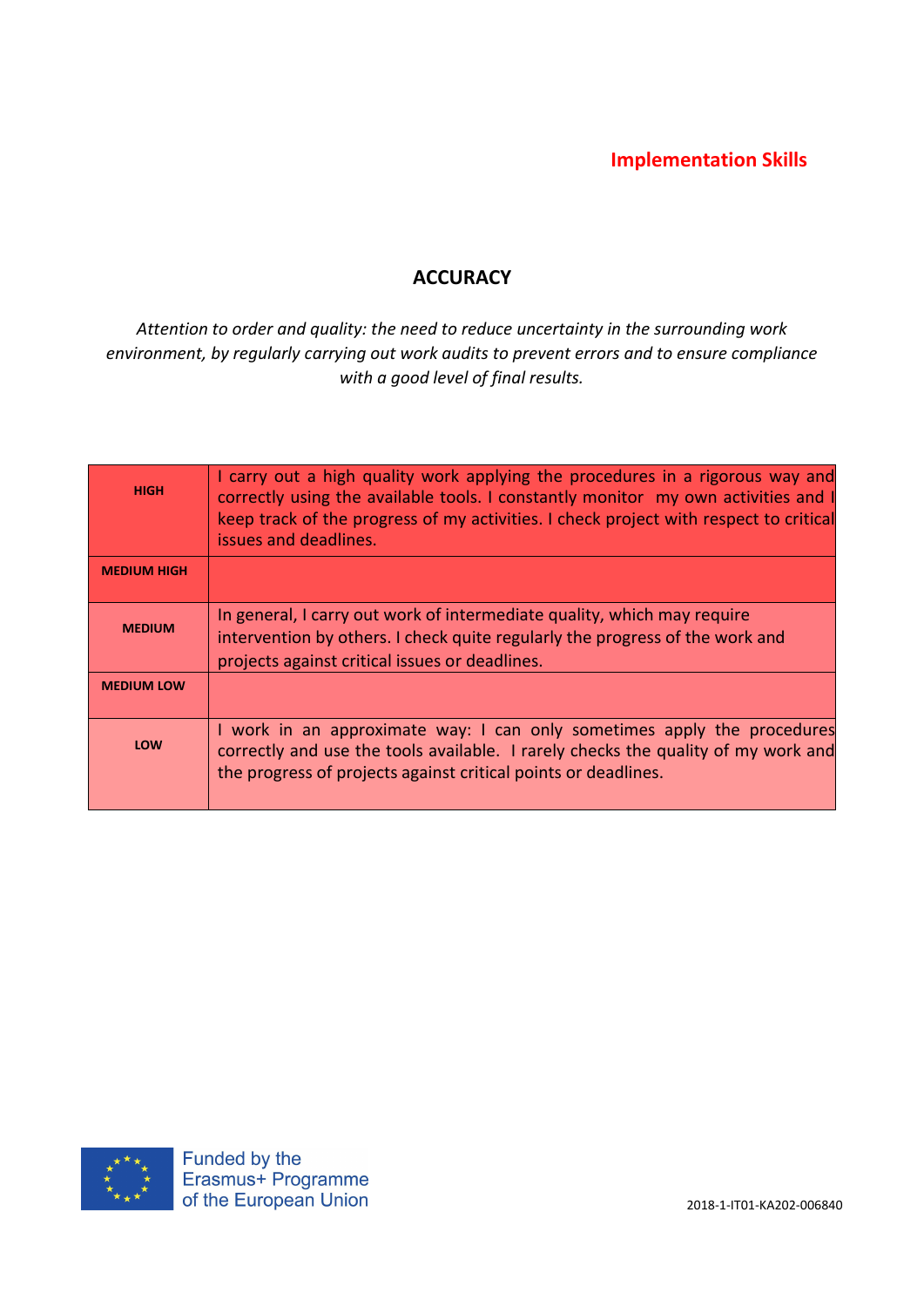## AUTONOMY

*Ability to give oneself working methods and to organise and conduct one's own work independently. Being able to self-activate without the need for external stimuli or controls.*

| <b>HIGH</b>        | I identify on my own the times and methods with which to effectively manage<br>my own work activity. I carry out my work independently and self-sufficiently,<br>organizing my own activities and self-regulating myself. |
|--------------------|---------------------------------------------------------------------------------------------------------------------------------------------------------------------------------------------------------------------------|
| <b>MEDIUM HIGH</b> |                                                                                                                                                                                                                           |
| <b>MEDIUM</b>      | I do not always identify on my own the times and methods with which to manage<br>a task. I carry out the looking for the support of others, after external input<br>and/or reassurance.                                   |
| <b>MEDIUM LOW</b>  |                                                                                                                                                                                                                           |
| LOW                | I am often unable to give myself the time and means to carry out the activities<br>that are assigned to me. I carry out my work by constantly looking for input<br>and/or external reassurances.                          |

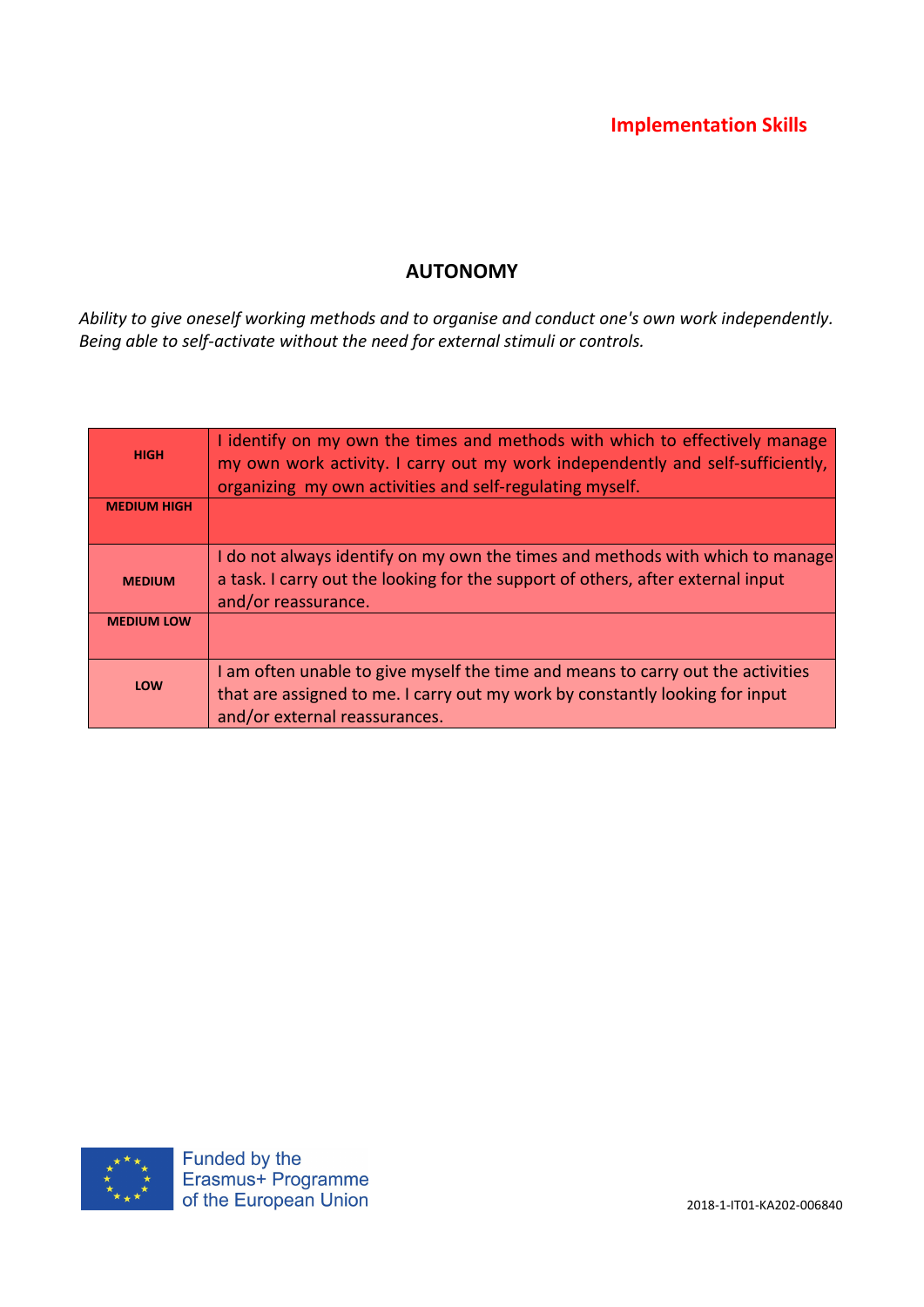## PROACTIVITY

*Ability to seek opportunities, take the initiative in improving current circumstances or creating new ones and persevere in trying to bring about significant change. To act on one's own inspiration, to carry out tasks before they are required, to invent new ways of doing things and to conclude tasks or processes differently.*

| <b>HIGH</b>        | I look for stimuli, opportunities for improvement and improvement of my work<br>and organization, I often spontaneously propose ideas, observations,<br>interpretations and solutions, even innovative. I act by involving myself and the<br>others in extra efforts.                                                                         |
|--------------------|-----------------------------------------------------------------------------------------------------------------------------------------------------------------------------------------------------------------------------------------------------------------------------------------------------------------------------------------------|
| <b>MEDIUM HIGH</b> |                                                                                                                                                                                                                                                                                                                                               |
| <b>MEDIUM</b>      | Sometimes I present my ideas, observations, interpretations, solutions or<br>questions to understand the organizational reality and events. I activate myself,<br>sometimes taking on extra assignments.                                                                                                                                      |
| <b>MEDIUM LOW</b>  |                                                                                                                                                                                                                                                                                                                                               |
| LOW                | tend not to expose myself, not proposing my own ideas, observations,<br>interpretations, solutions or questions to understand the organizational reality<br>and events. I tend to avoid facing situations and taking advantage of<br>opportunities; I do not actively seek stimuli that allow the improvement of my<br>work and organization. |

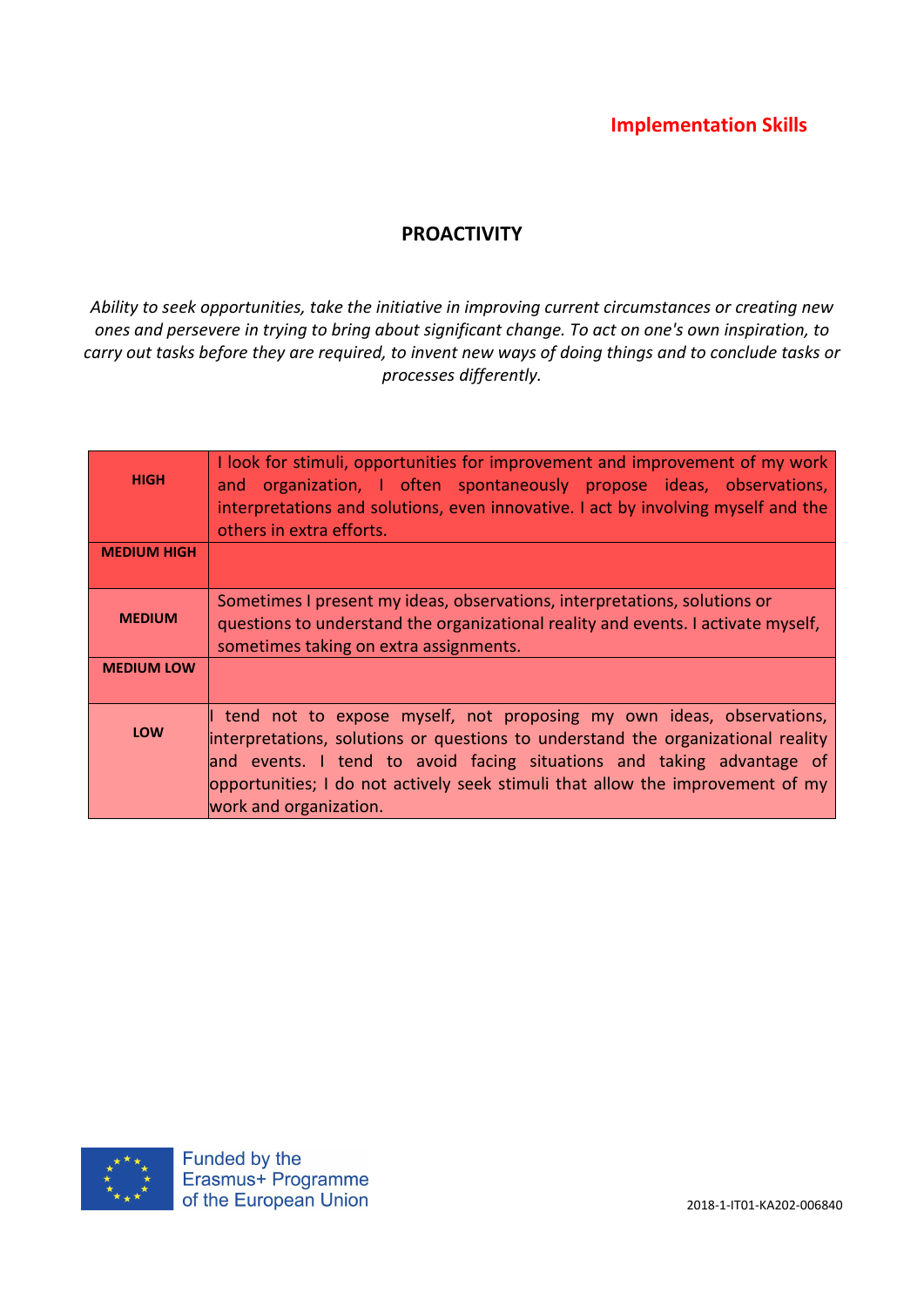### PROBLEM SOLVING

*Ability to identify and understand the essential aspects of problems in order to be able to define priorities, assess significant facts, develop possible solutions using both experience and creativity, so as to arrive in a reasonable time to an effective solution.*

| <b>HIGH</b>        | I quickly identify the problem and places within a specific framework of<br>reference; I am also able to identify the most effective solution, correctly defining<br>the priorities for action and structuring the actions to be taken.                          |
|--------------------|------------------------------------------------------------------------------------------------------------------------------------------------------------------------------------------------------------------------------------------------------------------|
| <b>MEDIUM HIGH</b> |                                                                                                                                                                                                                                                                  |
| <b>MEDIUM</b>      | Respecting the deadlines, I am able to grasp the problematic nature of the context<br>and to analyze its characterizing elements, but the solutions identified are<br>sometimes poorly structured and not always suitable.                                       |
| <b>MEDIUM LOW</b>  |                                                                                                                                                                                                                                                                  |
| <b>LOW</b>         | Often I have difficulty in identifying with precision the nucleus of the problem,<br>failing in the analysis of the aspects that characterize it and proposing solutions in<br>extended times. Consequently, I do not find an effective and functional solution. |

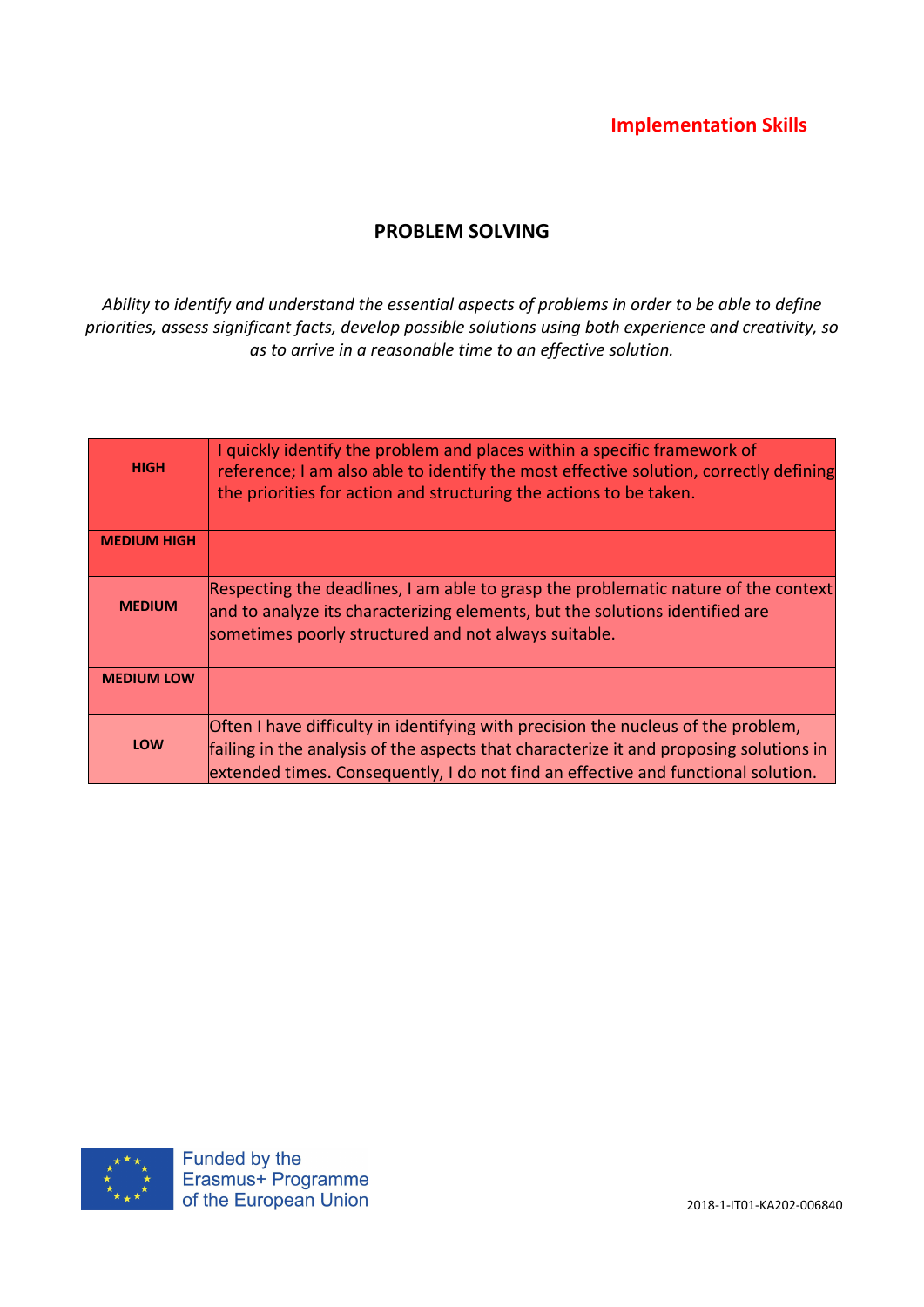## TIME MANAGEMENT

*Ability to use time efficiently and effectively, identifying priorities in terms of importance and urgency. Ability to establish working times consistent with the objectives to be achieved and the resources available.*

| <b>HIGH</b>        | Assign to myself and to my collaborators (if required by the role) in an effective<br>and efficient way the working time on the basis of priorities and objectives to be<br>achieved. I can draw up a long-term action plan, respecting deadlines. |
|--------------------|----------------------------------------------------------------------------------------------------------------------------------------------------------------------------------------------------------------------------------------------------|
| <b>MEDIUM HIGH</b> |                                                                                                                                                                                                                                                    |
| <b>MEDIUM</b>      | I have a discreet ability to manage my work and my employees (if required by<br>the role) over a medium-term period of time. I do not always correctly identify<br>priorities and therefore I find it difficult to meet deadlines.                 |
| <b>MEDIUM LOW</b>  |                                                                                                                                                                                                                                                    |
| LOW                | I have obvious difficulties in managing my own work time and that of my<br>collaborators (if required by role). I tend not to identify priorities and not to<br>respect deadlines, even short-term ones.                                           |

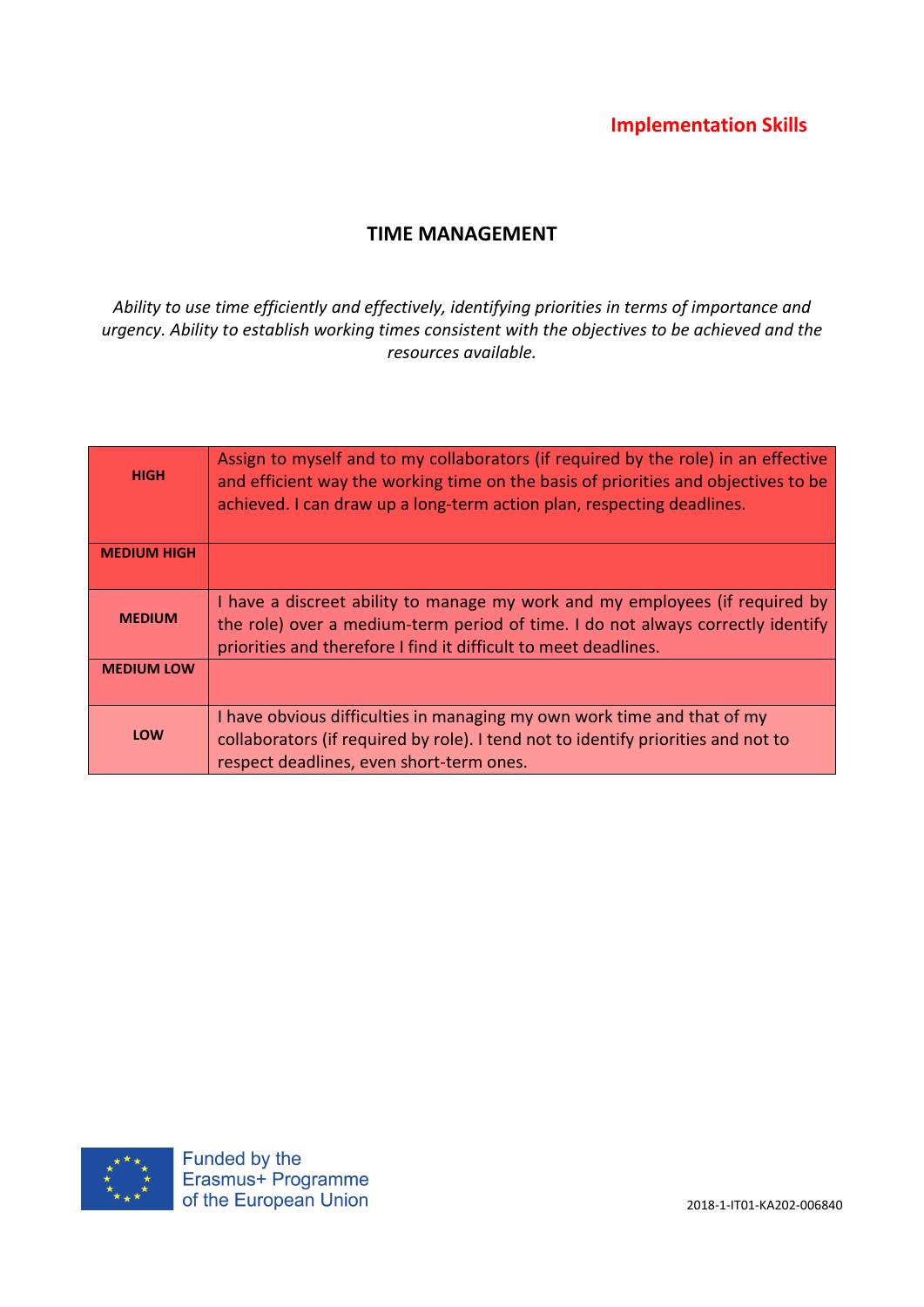## **CREATIVITY**

*Ability to analyse and combine existing information in order to generate new information. Ability to imagine and propose original ideas and different from those already in use, from which to derive application elements even unconventional.*

| <b>HIGH</b>        | $\parallel$ have an excellent ability to analyze the available information and<br>I can<br>spontaneously and enthusiastically propose news and unconventional ideas,<br>different from those already in use and planned up to that time. |
|--------------------|------------------------------------------------------------------------------------------------------------------------------------------------------------------------------------------------------------------------------------------|
| <b>MEDIUM HIGH</b> |                                                                                                                                                                                                                                          |
| <b>MEDIUM</b>      | I have a good capacity to analyse the available information and sometimes I can<br>spontaneously propose unconventional ideas, different from those already in use<br>and foreseen up to that moment.                                    |
| <b>MEDIUM LOW</b>  |                                                                                                                                                                                                                                          |
| LOW                | I have little capacity to analyse the available information, I almost never know<br>how to propose alternative and unconventional ideas, tending to propose those<br>already in use and consolidated.                                    |

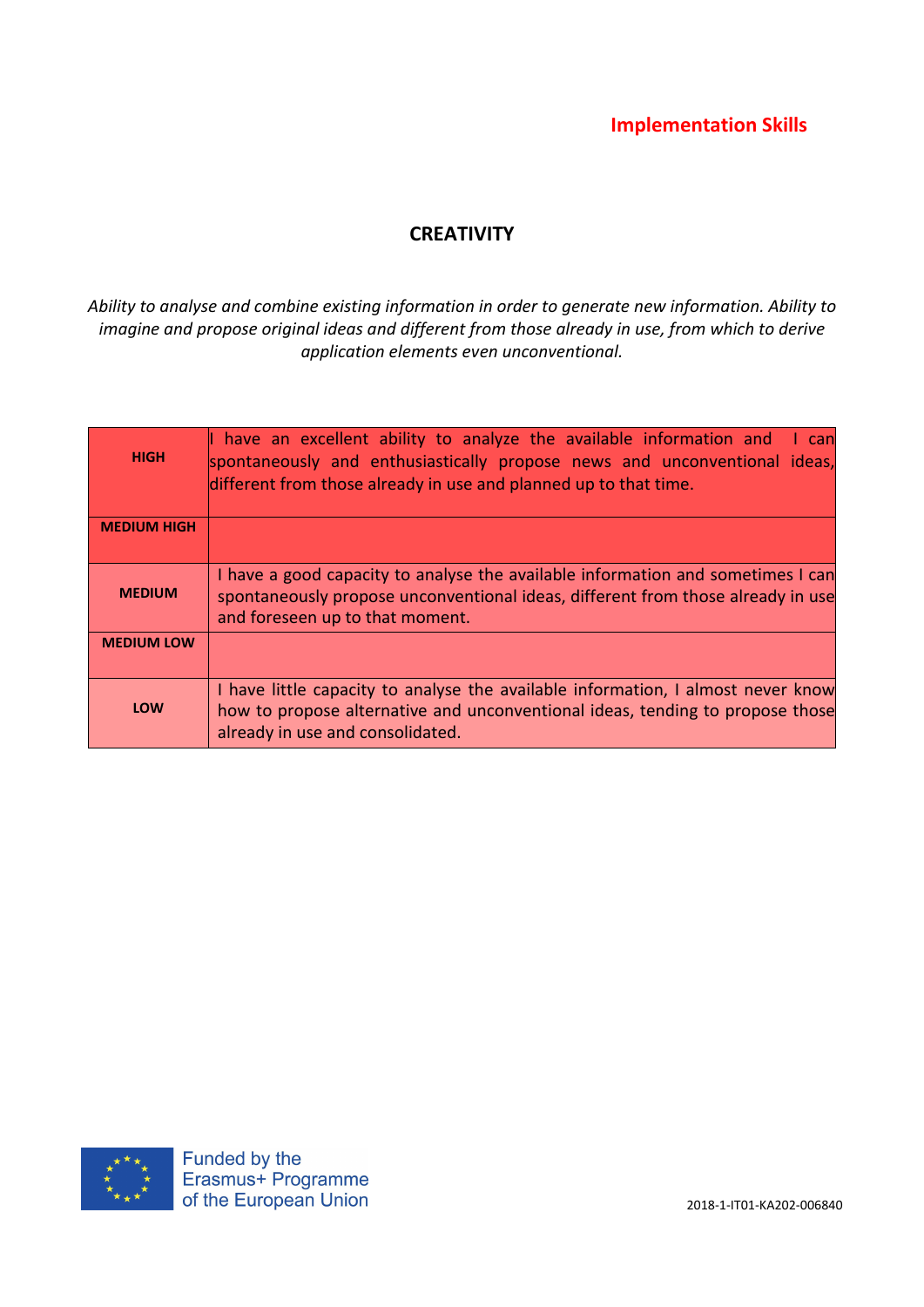# COMMUNICATIVE/RELATIONAL SKILLS

*Ability to communicate effectively and to establish positive relationships and collaborate with different interlocutors, by understanding the specific characteristics of the other, the context and the relationship in which a communication takes place.*

| <b>INTERPERSONAL COMMUNICATION</b> |  |
|------------------------------------|--|
| <b>TEAM WORK</b>                   |  |
| <b>EMOTIONAL SELF-CONTROL</b>      |  |
| <b>ASSERTIVENESS</b>               |  |
| <b>RELATIONAL COMPETENCES</b>      |  |
| <b>PUBLIC SPEAKING</b>             |  |
| <b>PERSUASIVENESS</b>              |  |
| <b>INTERPERSONAL COMMUNICATION</b> |  |
|                                    |  |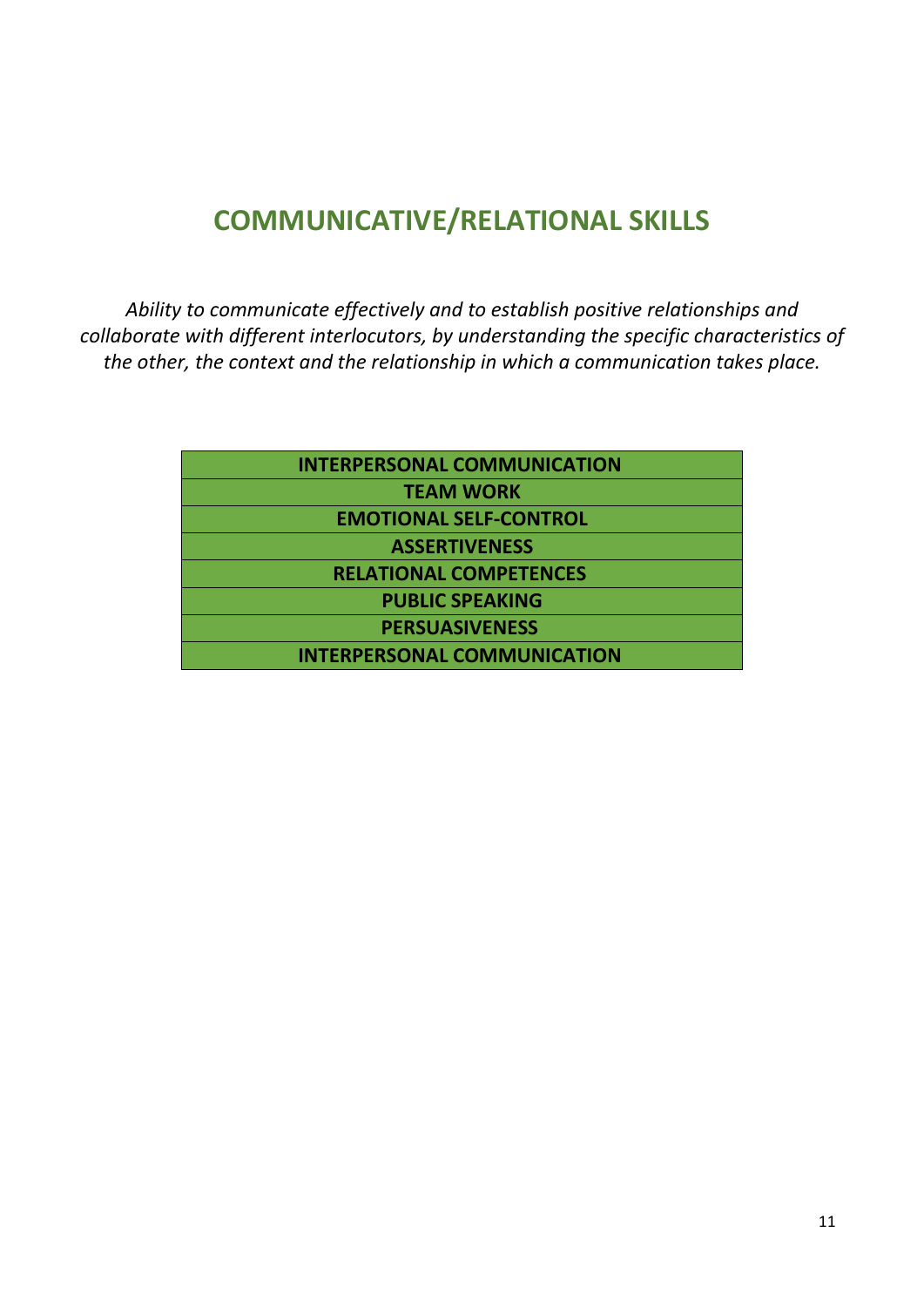## INTERPERSONAL COMMUNICATION

*Ability to use verbal language and non-verbal expression (gestures, tone of voice, etc.) effectively in relation to the different purposes of communication and depending on the context. Ability to inform and present facts and one's own point of view, to gather information, to convince, to motivate and to interest.*

| <b>HIGH</b>   | $\parallel$ have a fluid and articulated communicative style even in new and complex<br>contexts. I understand the positions of the other and easily manages the<br>contradictory. I actively listen: I ask questions, rephrase appropriately and<br>manage both verbal and non-verbal aspects of the message with mastery.<br>I reformulate my thinking based on feedback received.                                                                                                                      |
|---------------|-----------------------------------------------------------------------------------------------------------------------------------------------------------------------------------------------------------------------------------------------------------------------------------------------------------------------------------------------------------------------------------------------------------------------------------------------------------------------------------------------------------|
| <b>MEDIUM</b> |                                                                                                                                                                                                                                                                                                                                                                                                                                                                                                           |
| <b>HIGH</b>   |                                                                                                                                                                                                                                                                                                                                                                                                                                                                                                           |
| <b>MEDIUM</b> | I express a communication that is not always effective in terms of content, with<br>relevant arguments and expressed in a fairly clear way, with the right balance of<br>analysis and synthesis. I use adequate methods to solicit and manage<br>communication exchanges with the interlocutors in habitual and non-complex<br>contexts. I have a discreet ability to express my opinion on the positions of<br>others, sometimes accompanying it in a non-verbal manner consistent with<br>what it says. |
| <b>MEDIUM</b> |                                                                                                                                                                                                                                                                                                                                                                                                                                                                                                           |
| LOW           |                                                                                                                                                                                                                                                                                                                                                                                                                                                                                                           |
| LOW           | If I can, I tend to avoid situations of communicative exchange: in fact, in<br>discussions I remain on the sidelines or stop speaking if interrupted; when I<br>intervene, I do so in a confused and disorderly manner, with incomplete<br>communications in content and unclear for the receiver. Often I tend to<br>manifest a communication that is not that's inconsistent with what I'm saying.                                                                                                      |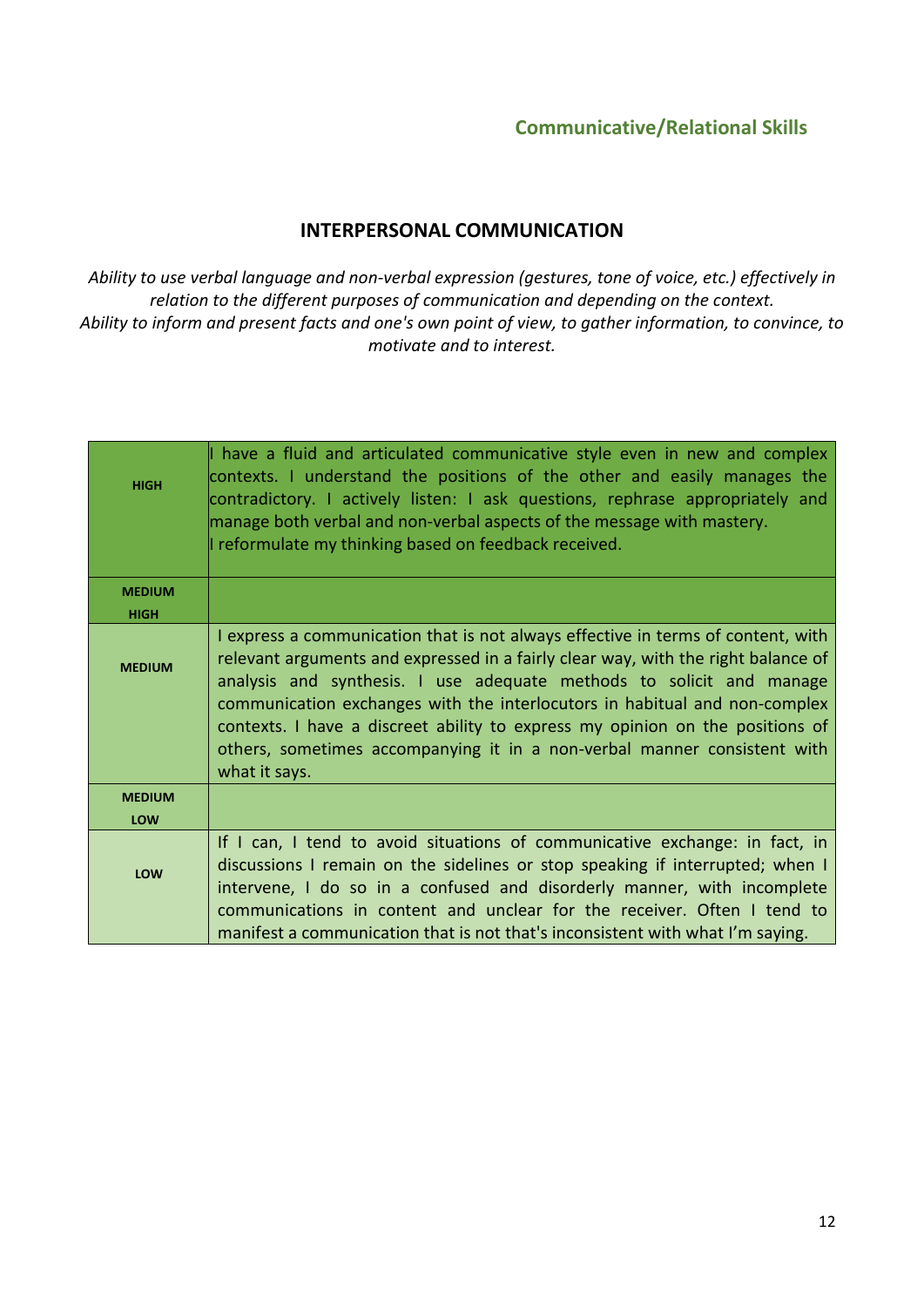### TEAM WORK

*Ability to work together and cooperate towards common goals. Ability to recognise and value the resources of others within the group. Ability to functionally adapt to the needs of the group, actively participating and tuning in to the group.*

| <b>HIGH</b>                  | I cooperate with the group, sharing information and resources, and promoting a<br>harmonious and cooperative environment. I am able to actively involve all members<br>of the group to achieve common goals. Can adapt to the needs of the context,<br>modulating my contribution effectively.                                         |
|------------------------------|----------------------------------------------------------------------------------------------------------------------------------------------------------------------------------------------------------------------------------------------------------------------------------------------------------------------------------------|
| <b>MEDIUM</b><br><b>HIGH</b> |                                                                                                                                                                                                                                                                                                                                        |
| <b>MEDIUM</b>                | Sufficiently able to cooperate with others to achieve the common goals of the group.<br>I am willing to activate a collaborative team spirit among the members of the group<br>but do not always succeed in my intent. I am able to make different contributions<br>but he is not always able to adapt them to the needs of the group. |
| <b>MEDIUM</b><br>LOW         |                                                                                                                                                                                                                                                                                                                                        |
| LOW                          | Manifest difficulty in working in a group, participating with detachment in the<br>activities. Do not promote a positive atmosphere by hindering dialogue. I do not<br>always perceive the sense of belonging to the group. I have difficulties to<br>differentiate contributions according to the situation.                          |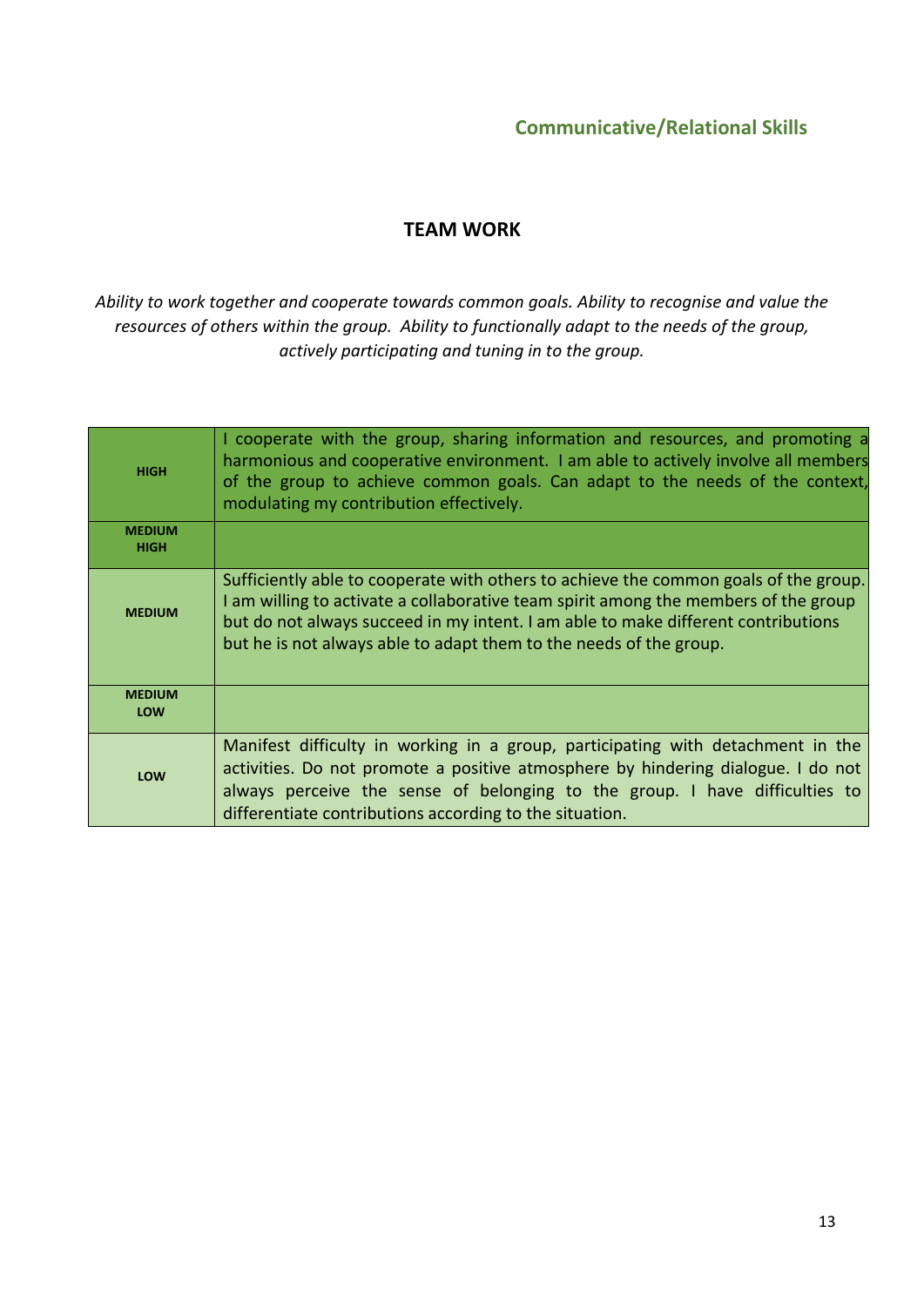### EMOTIONAL SELF-CONTROL

*Ability to effectively handle positive and negative emotions in different situations. Ability to master impulses and react in a balanced way even in stressful situations.*

| <b>HIGH</b>                  | am thoughtful and patient, self-reliant and respectful of others. I deliver quality<br>performance with serenity and calm, even in stressful moments. I can handle my<br>lown emotional reactions. |
|------------------------------|----------------------------------------------------------------------------------------------------------------------------------------------------------------------------------------------------|
| <b>MEDIUM</b><br><b>HIGH</b> |                                                                                                                                                                                                    |
| <b>MEDIUM</b>                | I am quite tolerant of others and has a good ability to manage my emotions.<br>Sometimes I am able to regulate myself in the expression of my own emotions.                                        |
| <b>MEDIUM</b><br><b>LOW</b>  |                                                                                                                                                                                                    |
| LOW                          | I appear impulsive and not very tolerant towards others. I often let myself be<br>overwhelmed by my own moods and emotions.                                                                        |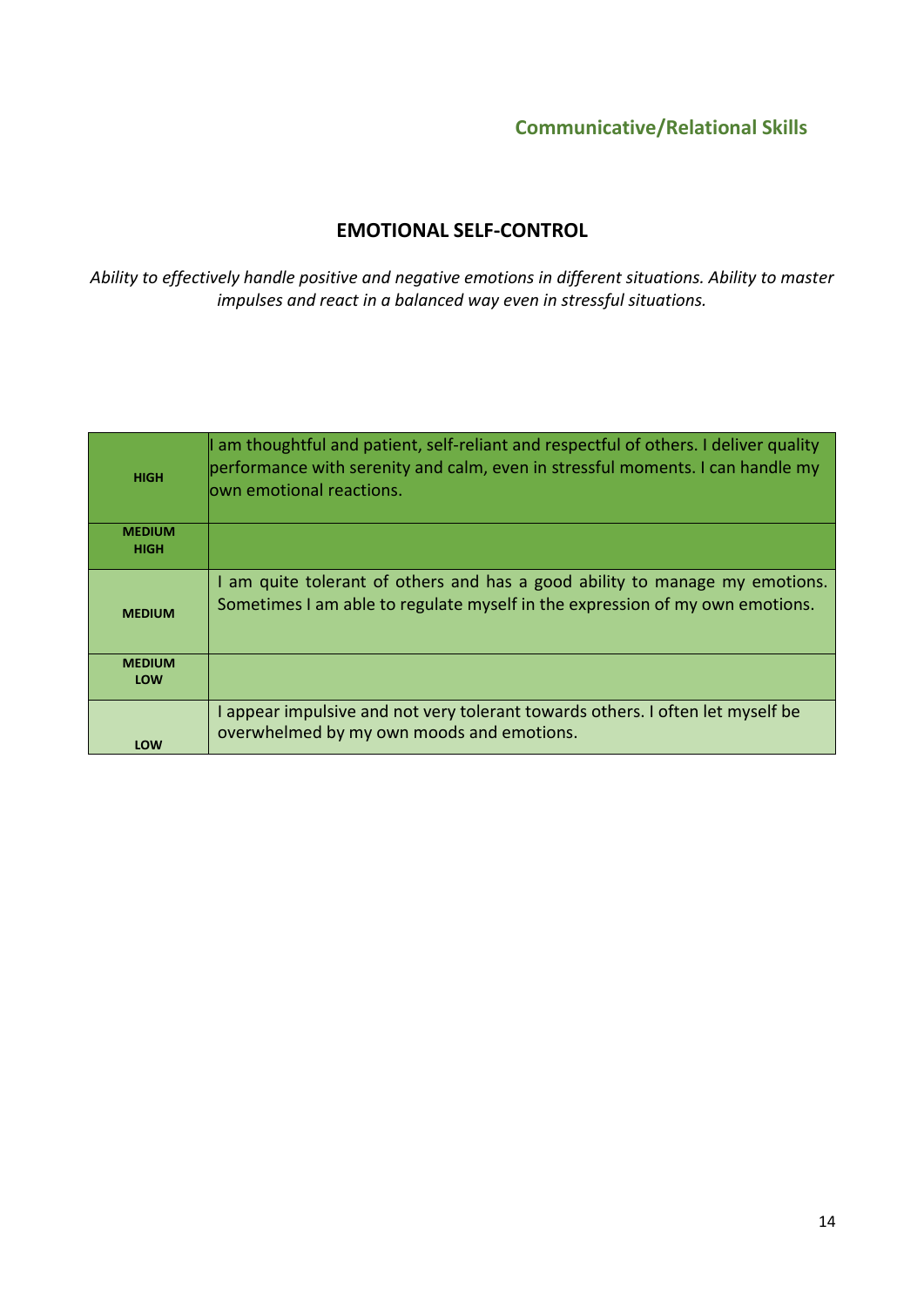## **ASSERTIVENESS**

*Ability to assert one's points of view without overriding others or being overridden, respecting individuality and showing openness and willingness to review, if necessary, one's positions.*

| <b>HIGH</b>        | I am open to confrontation with other people and to understanding the points<br>of view of others. I have the ability to assert my views without prevailing or<br>being prevailed. I manifest agreement and disagreement with the opinions of<br>others, expressing myself with sincerity, conviction and conciseness and<br>understanding the point of view of the other.               |
|--------------------|------------------------------------------------------------------------------------------------------------------------------------------------------------------------------------------------------------------------------------------------------------------------------------------------------------------------------------------------------------------------------------------|
| <b>MEDIUM HIGH</b> |                                                                                                                                                                                                                                                                                                                                                                                          |
| <b>MEDIUM</b>      | I am aware of the legitimacy of my own opinions, which do not necessarily<br>coincide with those of others, but I am not always able to express them<br>effectively. In a relational context, I sometimes prove to be accommodating if I<br>believe that they can trigger a conflict or, alternatively, if I cannot find a space<br>for confrontation with the other, I am overwhelming. |
| <b>MEDIUM</b>      |                                                                                                                                                                                                                                                                                                                                                                                          |
| LOW                |                                                                                                                                                                                                                                                                                                                                                                                          |
| LOW                | I tend to show difficulties in expressing my point of view and defending it; I tend<br>too much to be compliant and to behave in a submissive and easily influenced<br>way. Alternatively, I tend to impose my ideas in an authoritarian way or with<br>little willingness to confront. Interpersonal relationships are experienced with<br>anxiety and aggression.                      |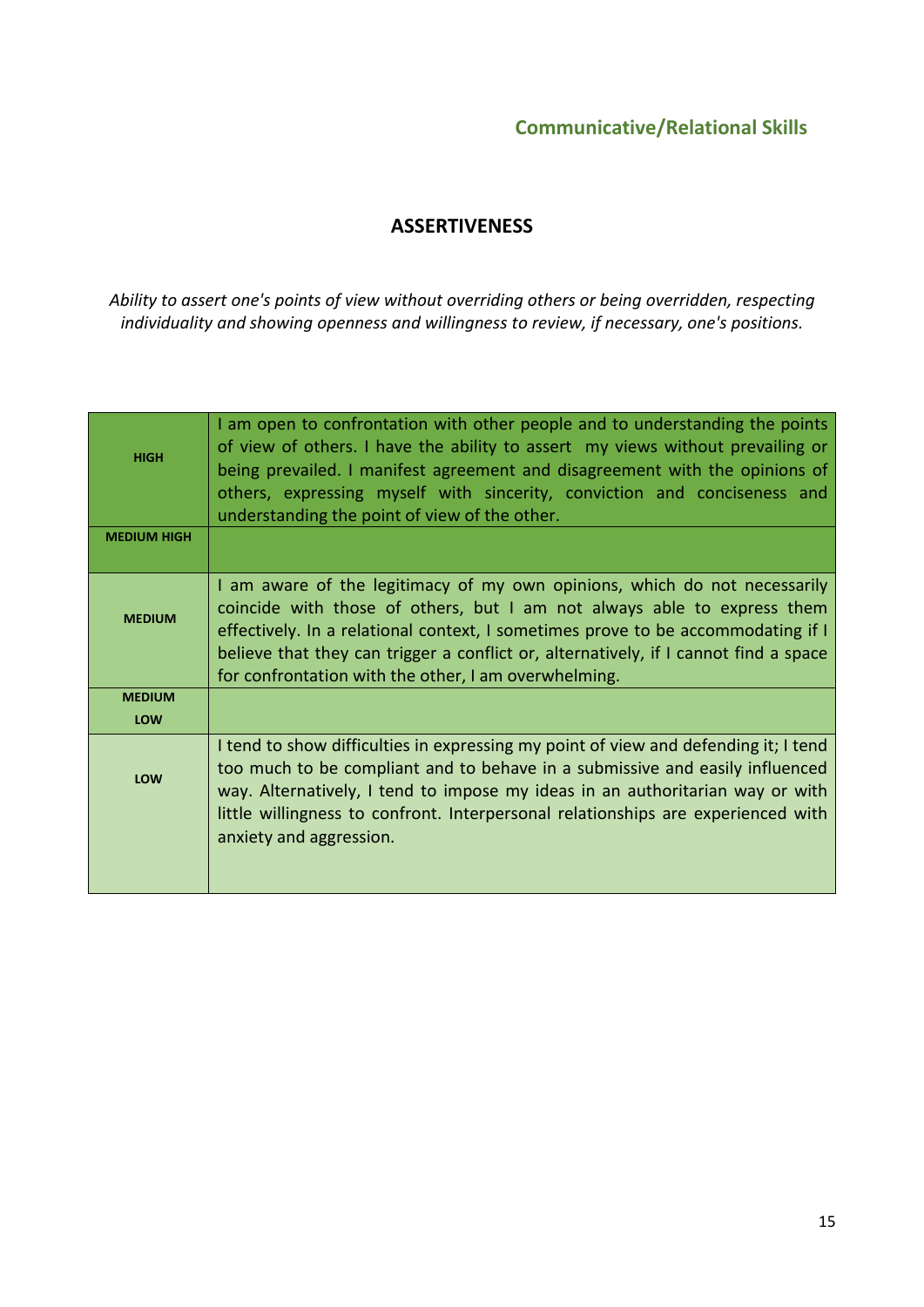## RELATIONAL COMPETENCES

*Ability to listen carefully and understand each other's point of view and to respond to feelings and moods, even if not manifested or partially expressed. Ability to build relationships with ease based on mutual respect and considering one's own needs and those of others.*

| <b>HIGH</b>          | I tend to establish good relationships with others based on mutual respect and<br>friendliness; I know how to listen to people, perceiving their feelings and moods.<br>I make people feel easily at ease and knows how to meet the needs of others,<br>even sacrificing my own when necessary.        |
|----------------------|--------------------------------------------------------------------------------------------------------------------------------------------------------------------------------------------------------------------------------------------------------------------------------------------------------|
| <b>MEDIUM HIGH</b>   |                                                                                                                                                                                                                                                                                                        |
| <b>MEDIUM</b>        | I know how to listen to others and I'm quite willing to accept what others hear<br>and manifest. I tend to act towards others with a certain attention and<br>availability, managing relationships in a balanced way; I am not always willing to<br>sacrifice my own needs to meet those of the other. |
| <b>MEDIUM</b><br>LOW |                                                                                                                                                                                                                                                                                                        |
| LOW                  | I have difficulty listening to others and fully understanding their moods, often<br>showing a lack of communication and helpfulness. I give priority to my own<br>priorities and interests, and because of this inclination I can run the risk of<br>developing difficult relationships.               |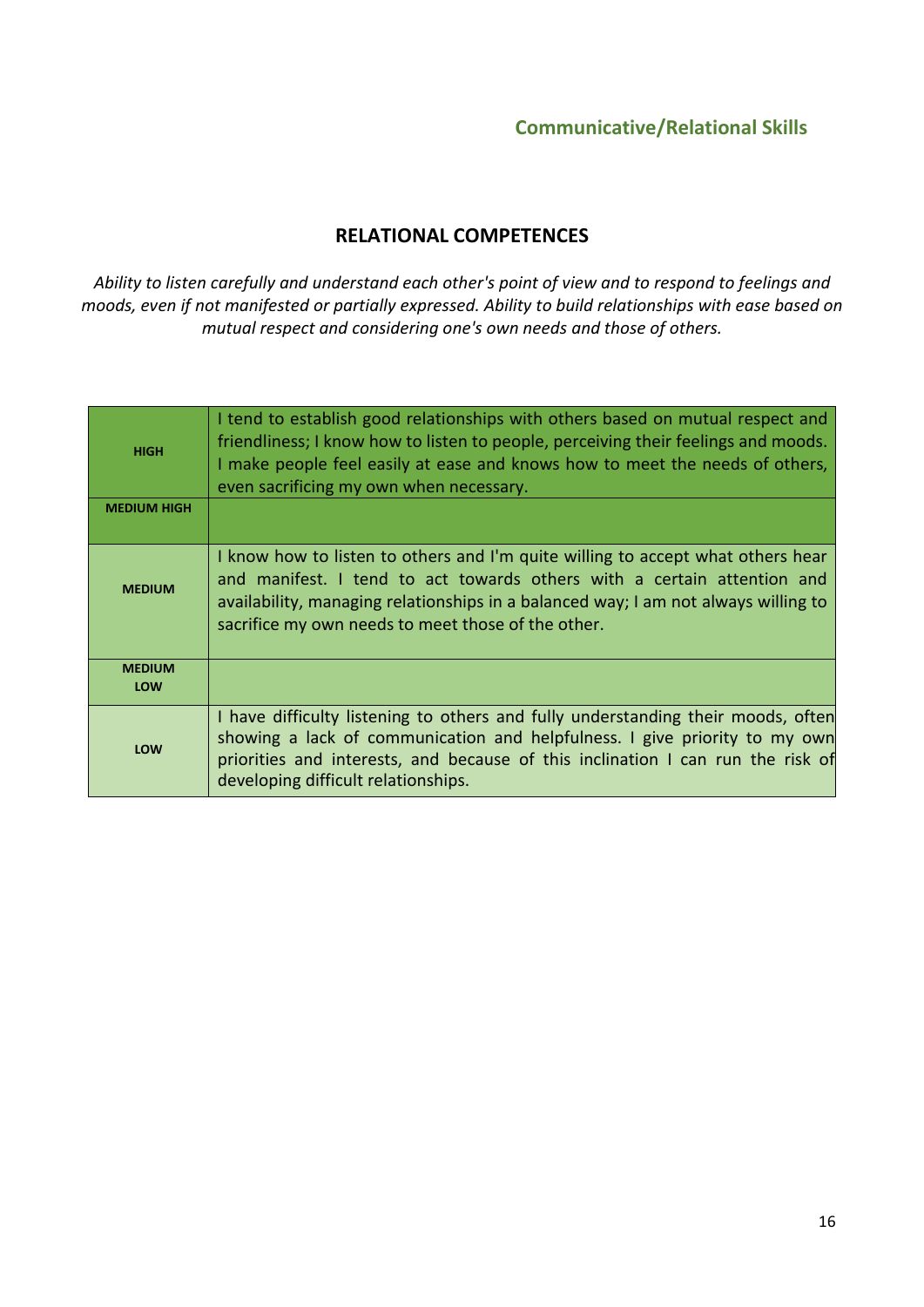## PUBLIC SPEAKING

*Ability to give a speech in front of numerous and diversified interlocutors, organizing adequately the proposed arguments, transmitting with security and effectiveness its own ideas and giving a sense of trust and authoritativeness.*

| <b>HIGH</b>          | A charismatic and enthralling speaker, I am able to give a speech in front of<br>many different interlocutors, convincingly and persuasively transmitting my<br>ideas. I adopt a register that is consistent with the context and comprehensible<br>to others. I am at ease in front of his audience, with whom I interact by<br>transmitting and managed to actively involve me. |
|----------------------|-----------------------------------------------------------------------------------------------------------------------------------------------------------------------------------------------------------------------------------------------------------------------------------------------------------------------------------------------------------------------------------|
| <b>MEDIUM HIGH</b>   |                                                                                                                                                                                                                                                                                                                                                                                   |
| <b>MEDIUM</b>        | I can make a speech in front of different interlocutors, organizing the proposed<br>arguments in an appropriate way and transmitting the message in an unclear<br>way. I don't always seem serene and relaxed in front of my audience, with whom<br>I sometimes has difficulty in tuning in.                                                                                      |
| <b>MEDIUM</b><br>LOW |                                                                                                                                                                                                                                                                                                                                                                                   |
| LOW                  | As I speaks to a variety of people, I can get anxious and feel overwhelmed by my<br>emotions. I am insecure and poorly understood in communication, presenting<br>arguments in a disorderly and inconsistent way. I do not interact with my<br>audience, with whom I have difficulty establishing a bond.                                                                         |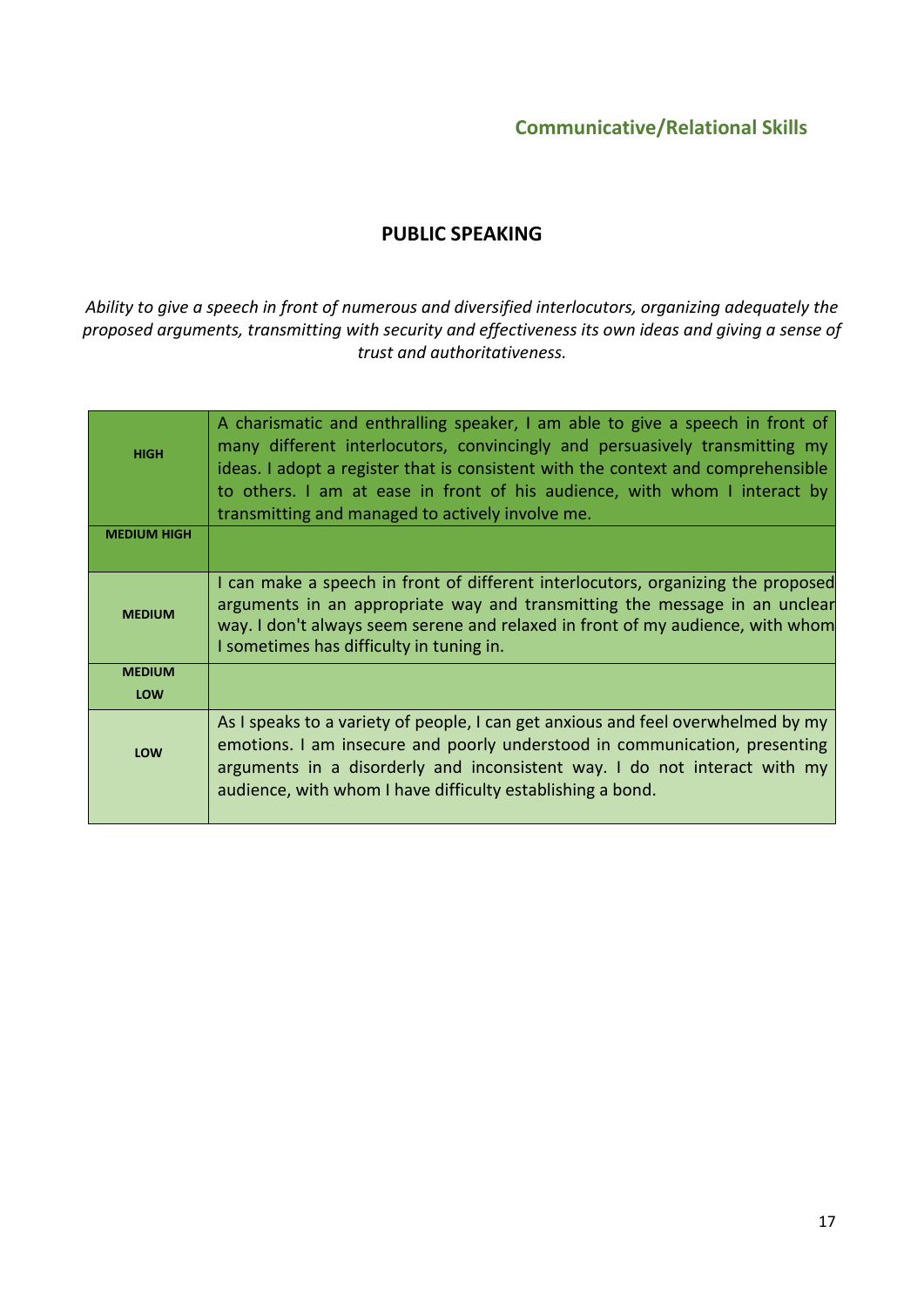## PERSUASIVENESS

*Ability to have a specific influence or effect on others, so as to persuade them or induce them to adhere to their ideas.*

| <b>HIGH</b>        | I show patience, tenacity and determination in negotiations and I know how to<br>calibrate my initiatives well according to the interlocutors and situations.<br>To achieve the desired effect, I apply multiple strategies of influence, sometimes<br>forming coalitions and alliances with other people and experts to promote wide-<br>ranging actions of support to their ideas. I allow information and news to be<br>filtered or intercepted to obtain specific effects, thus succeeding in structuring<br>situations to encourage desired behavior. |
|--------------------|------------------------------------------------------------------------------------------------------------------------------------------------------------------------------------------------------------------------------------------------------------------------------------------------------------------------------------------------------------------------------------------------------------------------------------------------------------------------------------------------------------------------------------------------------------|
| <b>MEDIUM HIGH</b> |                                                                                                                                                                                                                                                                                                                                                                                                                                                                                                                                                            |
| <b>MEDIUM</b>      | I show a discreet ability in the choice and modulation of the communicative<br>style and arguments in order to influence others, sometimes failing in my intent.<br>I do not always adopt the most effective strategy and/or I know move to create<br>alliances/coalitions.                                                                                                                                                                                                                                                                                |
| <b>MEDIUM</b>      |                                                                                                                                                                                                                                                                                                                                                                                                                                                                                                                                                            |
| LOW                |                                                                                                                                                                                                                                                                                                                                                                                                                                                                                                                                                            |
| LOW                | I have little skill and patience in dialectical confrontation and I am incapable of<br>adopting the best strategies to succeed in having the desired effect on the<br>behavior of others. I do not show sufficient speed and sharpness of reflexes in<br>grasping the weak points of the interlocutor's argument, thus wasting the<br>opportunity to successfully assert my point of view.                                                                                                                                                                 |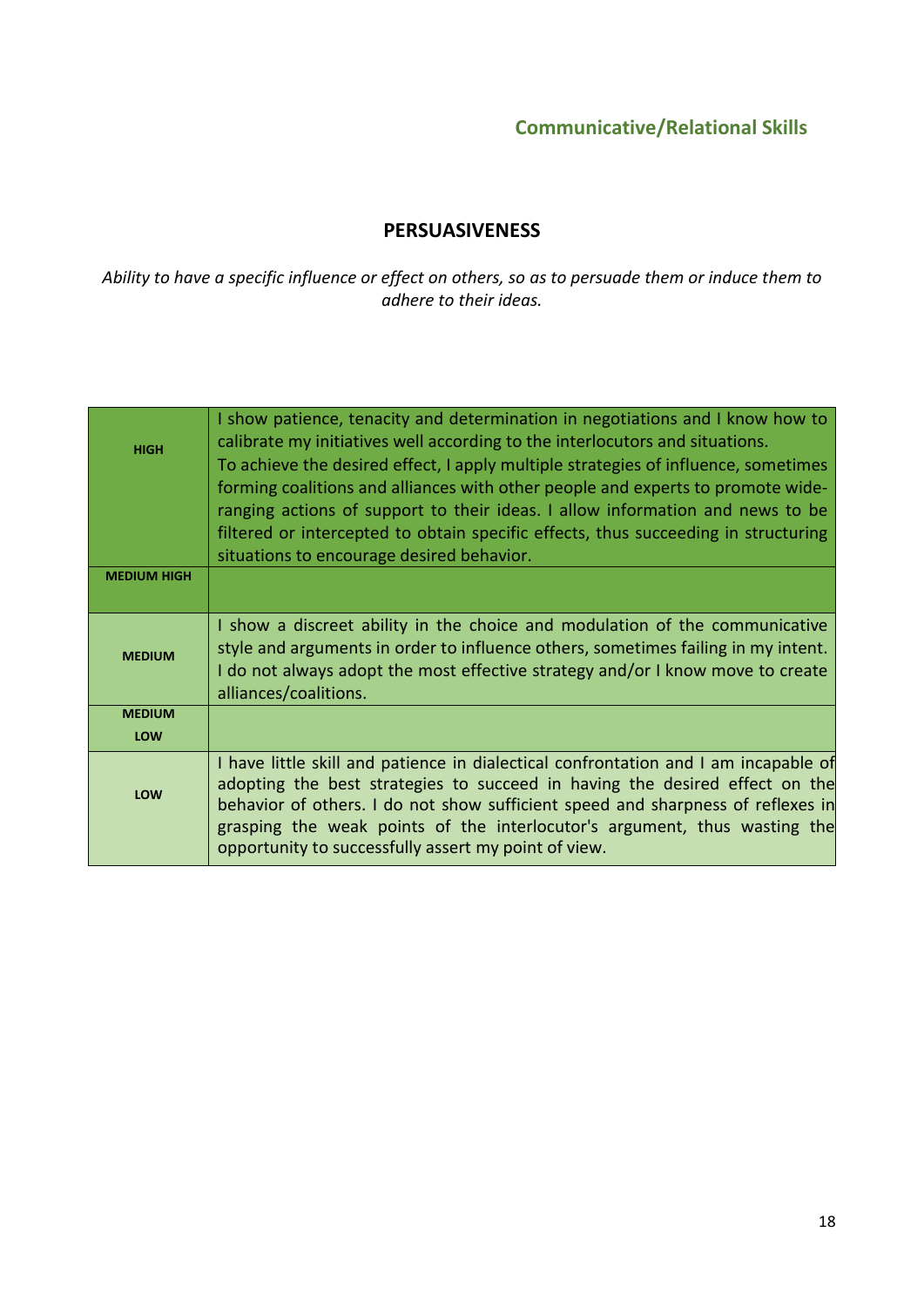# EFFICACY COMPETENCES

*The ability of the individual to effectively regulate his own conduct in relation to the context and others. They include the ability to manage emotions, self-assessment of oneself, inner resources and limitations, and the ability to cope with new situations.*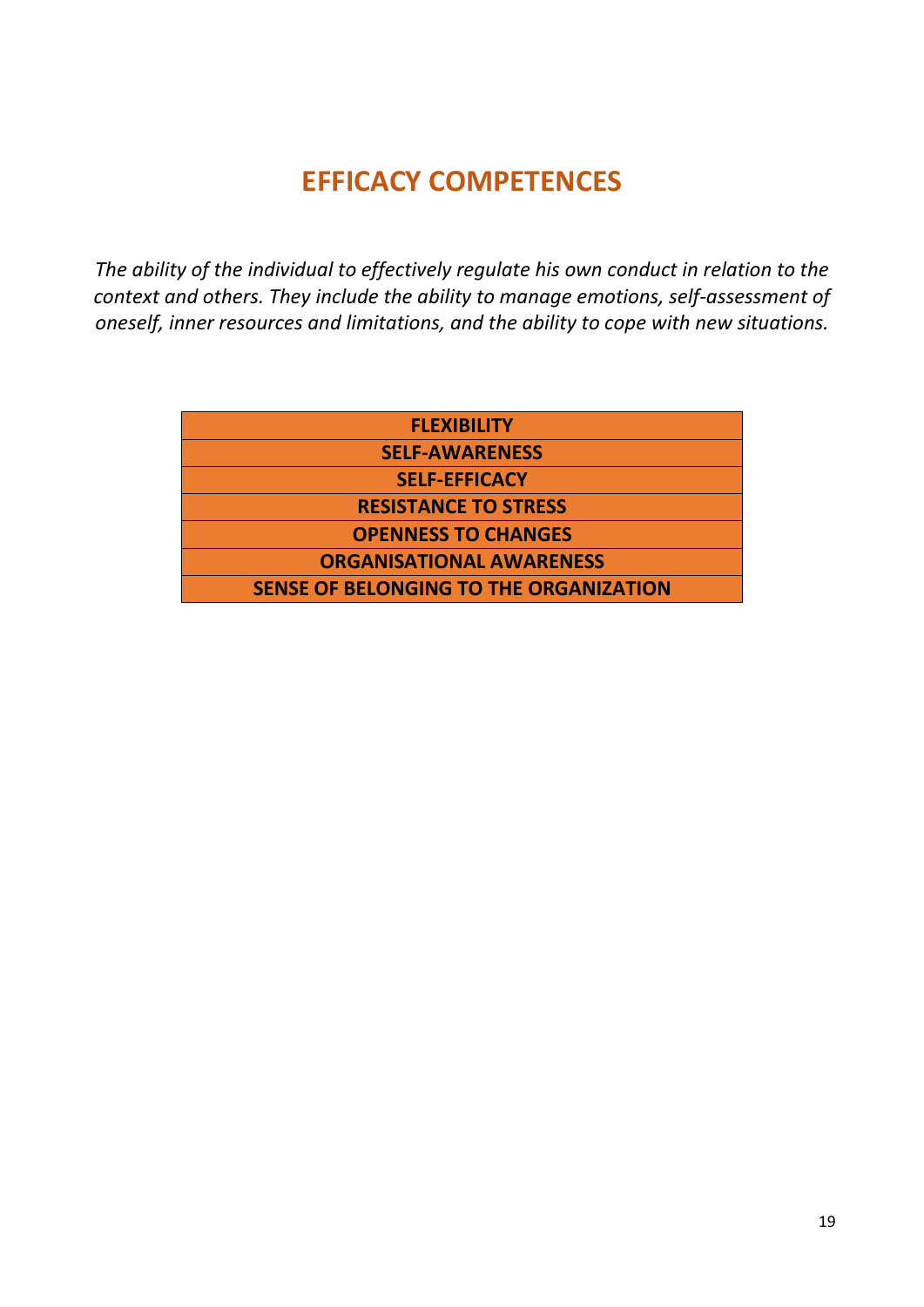### FLEXIBILITY

*Ability to adapt to the context and to different situational demands: it implies knowing how to deal with situations, problematic or not, in order to achieve the expected results.*

| <b>HIGH</b>        | I respond to the demands of the context, adapting my behavior and changing it<br>over time. This is supported by an open-mindedness that allows me to<br>understand the environment and act accordingly in a functional way.<br>Therefore, I am willing to give up old assumptions to take advantage of the<br>opportunities that the context offers. |
|--------------------|-------------------------------------------------------------------------------------------------------------------------------------------------------------------------------------------------------------------------------------------------------------------------------------------------------------------------------------------------------|
| <b>MEDIUM HIGH</b> |                                                                                                                                                                                                                                                                                                                                                       |
| <b>MEDIUM</b>      | I am flexible enough to change my behavior by implementing actions other than<br>those previously thought of, depending on the evolution of the situations.                                                                                                                                                                                           |
| <b>MEDIUM LOW</b>  |                                                                                                                                                                                                                                                                                                                                                       |
| LOW                | Not very inclined to adapt to the context and to respond in a manner consonant<br>with the requests. I prefer to act in known and routine contexts, characterized by<br>well-defined procedures.                                                                                                                                                      |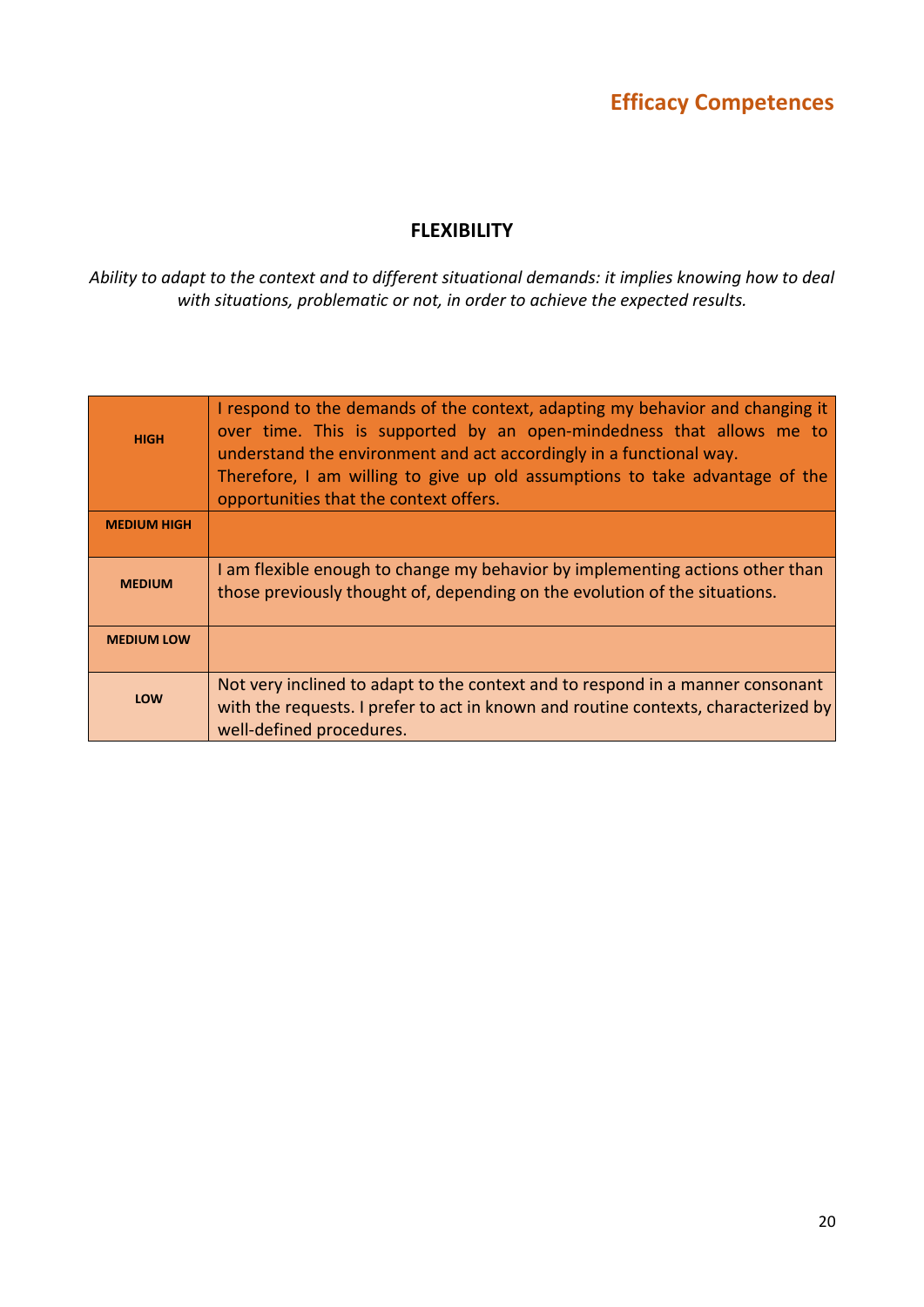### SELF-AWARENESS

*Ability to recognise one's own abilities, limits and emotions and their effects on one's own behaviour, performance and ability to make decisions.*

| <b>HIGH</b>                  | I frequently reflect on himself and I am aware of my own emotions. I have a<br>realistic perception of my own abilities and of my own areas of criticality and<br>improvement. In general, I recognize the impact that behaviors can have on<br>myself and on people. |
|------------------------------|-----------------------------------------------------------------------------------------------------------------------------------------------------------------------------------------------------------------------------------------------------------------------|
| <b>MEDIUM</b><br><b>HIGH</b> |                                                                                                                                                                                                                                                                       |
| <b>MFDIUM</b>                | In general, I have a good knowledge of my own potential and areas for<br>improvement. I have a tendency to reflect on myself and on my own emotions<br>but I am not always able to predict the effects of my own behavior on mymself<br>and about other people.       |
| <b>MEDIUM</b><br>LOW         |                                                                                                                                                                                                                                                                       |
| <b>LOW</b>                   | I do not show a deep knowledge of my own emotions and I am sometimes<br>unaware of the consequences of my own behaviour on myself and on other<br>people. I have little knowledge of my own strengths and weaknesses.                                                 |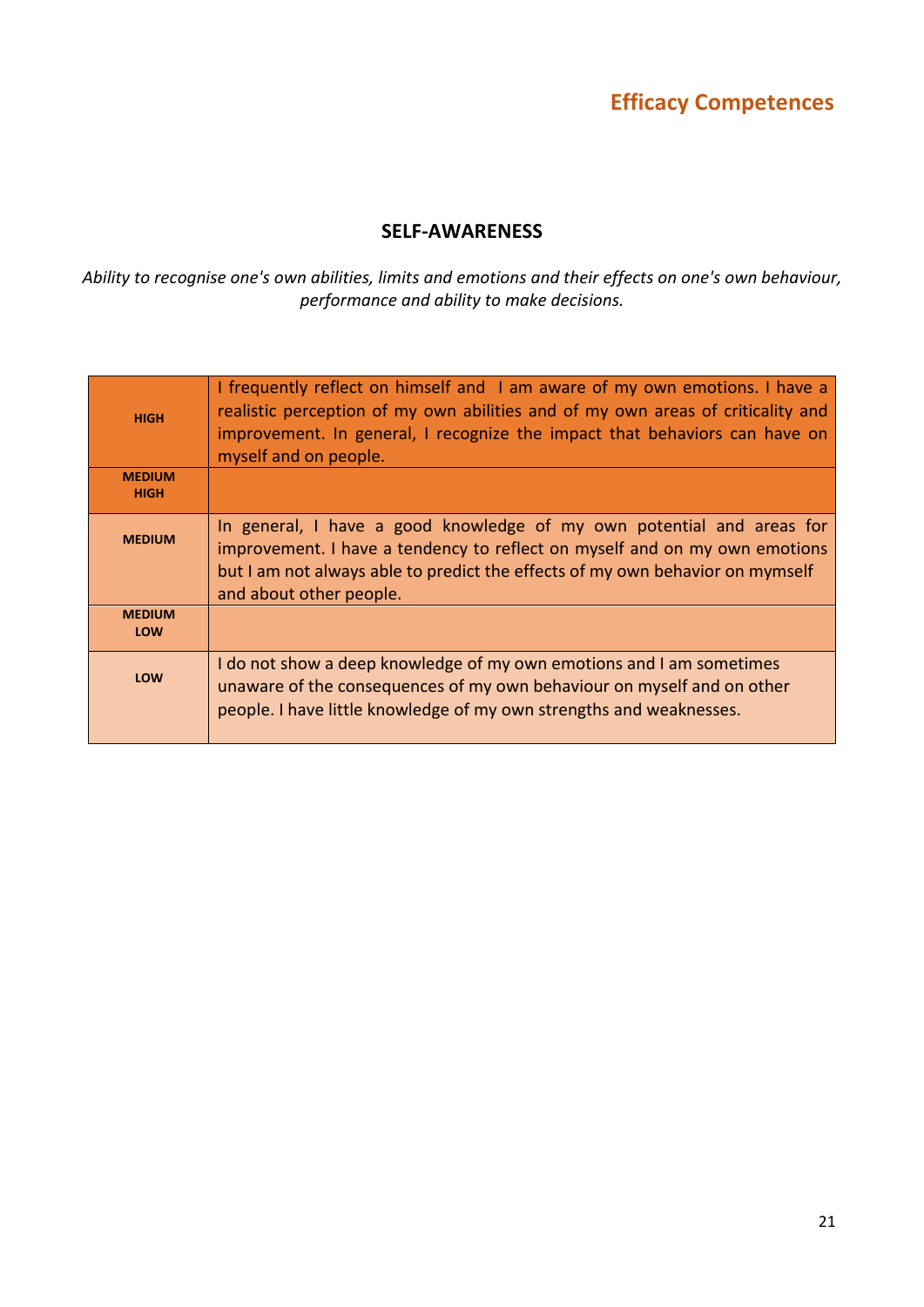## SELF-EFFICACY

*To be confident of one's own abilities, necessary to arrive at the best possible conclusion to a given task.*

| <b>HIGH</b>                  | Confident of myself, of my actions and abilities, I have a high self-esteem, a self-<br>motivation oriented to excellence that allows me to carry out me activity<br>effectively, even in the presence of uncertainties and pressures. I am able to<br>cope with different situations and I do not give up in the face of difficulties.<br>I do not generalize defeats and victories, attributing them to the right causes. |
|------------------------------|-----------------------------------------------------------------------------------------------------------------------------------------------------------------------------------------------------------------------------------------------------------------------------------------------------------------------------------------------------------------------------------------------------------------------------|
| <b>MEDIUM</b><br><b>HIGH</b> |                                                                                                                                                                                                                                                                                                                                                                                                                             |
| <b>MEDIUM</b>                | Pretty confident. I have a reasonable self-motivation and self-esteem in relation<br>to the performance of my activities. I am quite confident in the ability to cope<br>with situations and solve critical issues.                                                                                                                                                                                                         |
| <b>MEDIUM</b><br><b>LOW</b>  |                                                                                                                                                                                                                                                                                                                                                                                                                             |
| LOW                          | I have little self-esteem and I am perceived as little able to solve the problems he<br>encounters in the performance of his activities. I have a low self-motivation and<br>I have a tendency to surrender easily at the first difficulties.                                                                                                                                                                               |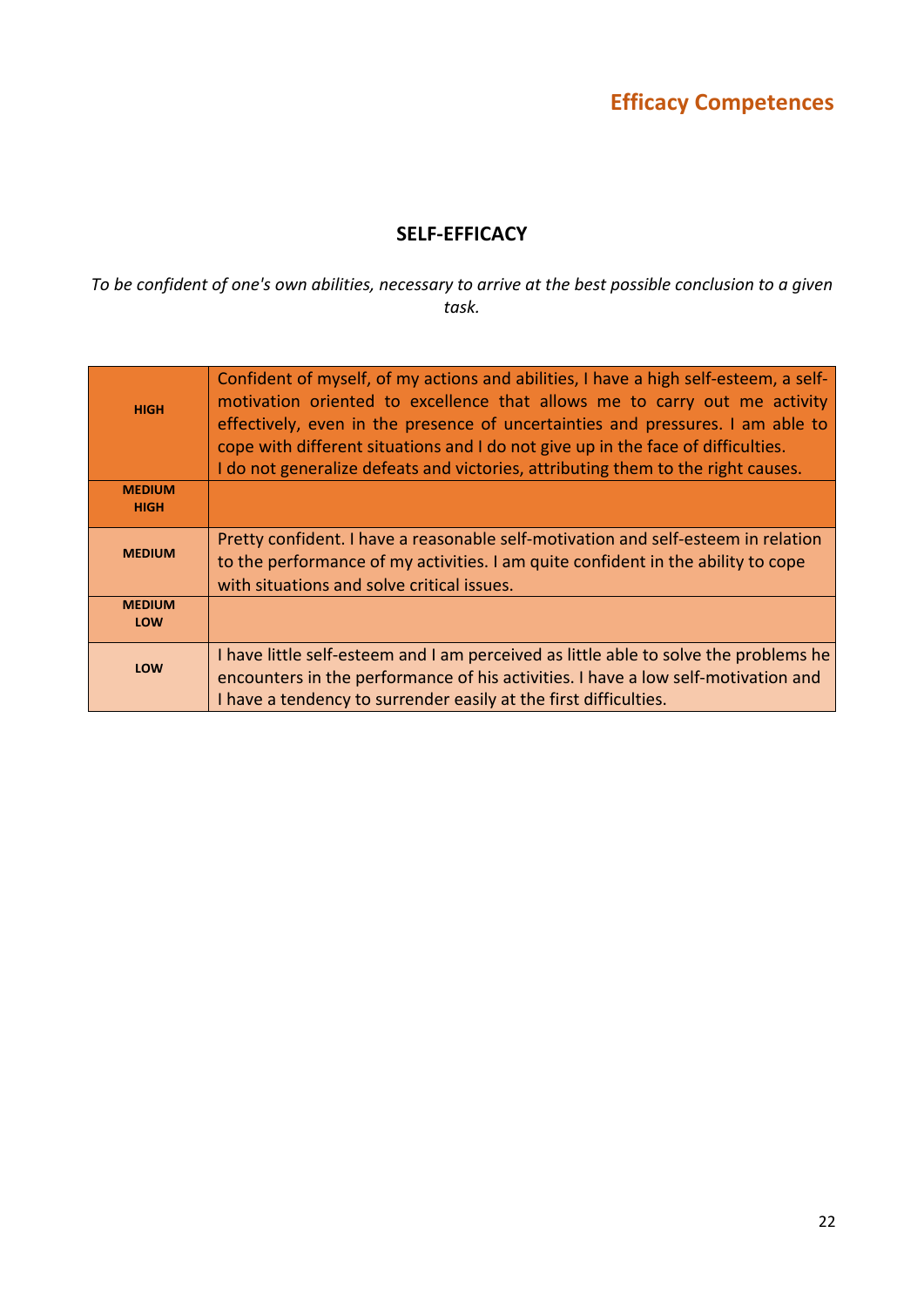### RESISTANCE TO STRESS

*Ability to manage situations related to their role characterized by a significant level of stress, putting in place resources that still allow to achieve an effective performance.*

| <b>HIGH</b>                  | I have a high capacity to handle situations characterized by a high level of stress<br>by implementing successful actions in adequate time. I am able to cope with<br>unforeseen and I have a good tolerance in critical situations and / or little clear. |
|------------------------------|------------------------------------------------------------------------------------------------------------------------------------------------------------------------------------------------------------------------------------------------------------|
| <b>MEDIUM</b><br><b>HIGH</b> |                                                                                                                                                                                                                                                            |
| <b>MEDIUM</b>                | I am usually able to handle stressful situations, or situations characterized by<br>uncertainty and ambiguity. I have sometimes difficulties to identify action<br>strategies and/or to to implement them in an effective manner and on time.              |
| <b>MEDIUM</b><br><b>LOW</b>  |                                                                                                                                                                                                                                                            |
| <b>LOW</b>                   | Often, I have difficulties in dealing with stressful situations, often letting myself<br>be overwhelmed by the same. I am not able to identify and choose the best<br>strategy to manage the situation.                                                    |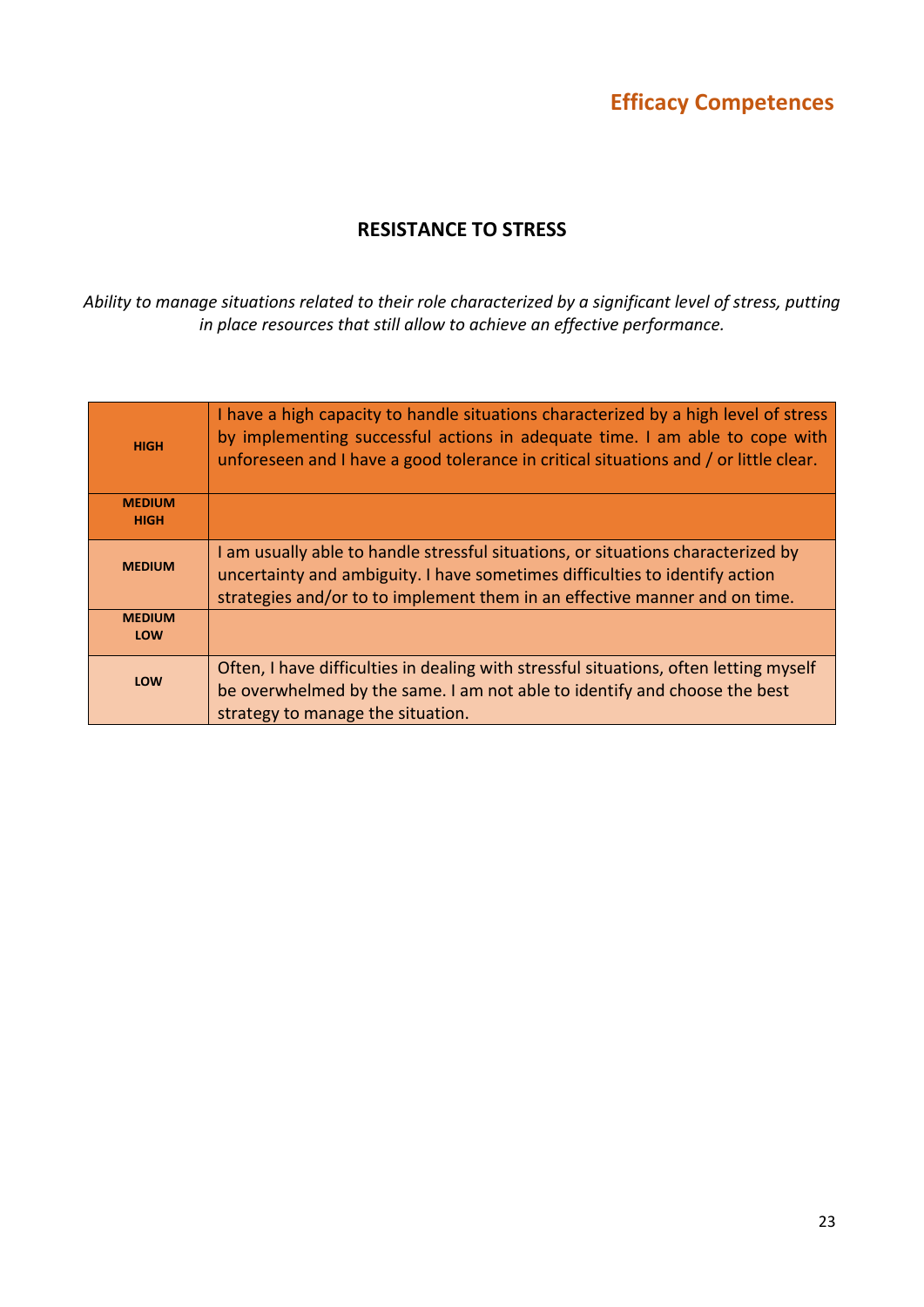### OPENNESS TO CHANGES

*Ability to trigger, manage and respond to change. To be open to receiving new information, renouncing old assumptions and changing the way you work in the face of new situations.*

| <b>HIGH</b>        | I am inclined towards innovation, I am able to face new situations with<br>enthusiasm and he knows how to recognize the need for change.<br>I tend to stimulate others to change as well, passing on to them the importance<br>of change. |
|--------------------|-------------------------------------------------------------------------------------------------------------------------------------------------------------------------------------------------------------------------------------------|
| <b>MEDIUM HIGH</b> |                                                                                                                                                                                                                                           |
| <b>MEDIUM</b>      | I am able to cope with change in a serene way; however, I may not always be<br>able to recognize the benefits of the changes themselves, to which I am<br>sufficiently committed.                                                         |
| <b>MEDIUM LOW</b>  |                                                                                                                                                                                                                                           |
| LOW                | Conservative, I prefer to operate in protected environments over which I can<br>easily have control. I am very difficult to face new contexts with serenity and to<br>accept changes promptly.                                            |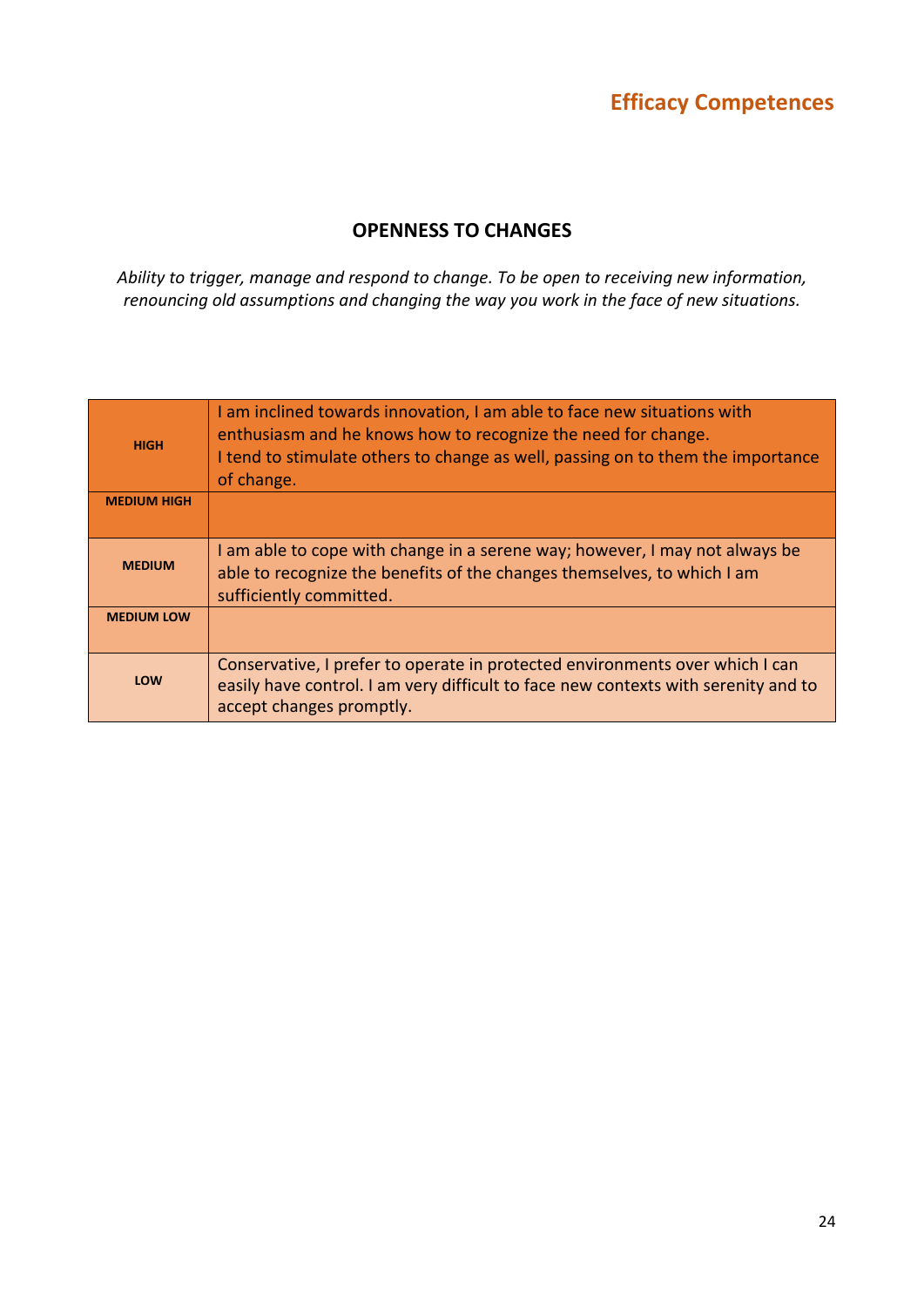### ORGANISATIONAL AWARENESS

*Ability to realistically perceive the implicit mechanisms that govern the organization, easily recognizing the essential social networks and the underlying social and political dynamics.*

| <b>HIGH</b>        | I can correctly interpret the fundamental power relations of the organization,<br>identifying in a realistic way the essential social networks and the underlying<br>social dynamics and unofficial power centers. I have a keen perception of the<br>informal structure of the organization, which allows me to accurately interpret<br>situations and thoroughly understand organizational problems. |
|--------------------|--------------------------------------------------------------------------------------------------------------------------------------------------------------------------------------------------------------------------------------------------------------------------------------------------------------------------------------------------------------------------------------------------------|
| <b>MEDIUM HIGH</b> |                                                                                                                                                                                                                                                                                                                                                                                                        |
| <b>MEDIUM</b>      | I am generally able to interpret in an appropriate way the informal procedures of<br>the organization and the fundamentals that govern power relations, even those<br>of a more implicit nature.                                                                                                                                                                                                       |
| <b>MEDIUM LOW</b>  |                                                                                                                                                                                                                                                                                                                                                                                                        |
| LOW                | I have little ability to interpret the dynamics of organization, formal and<br>informal, not being aware of the essential social mechanisms and networks on<br>which the organisation is based.                                                                                                                                                                                                        |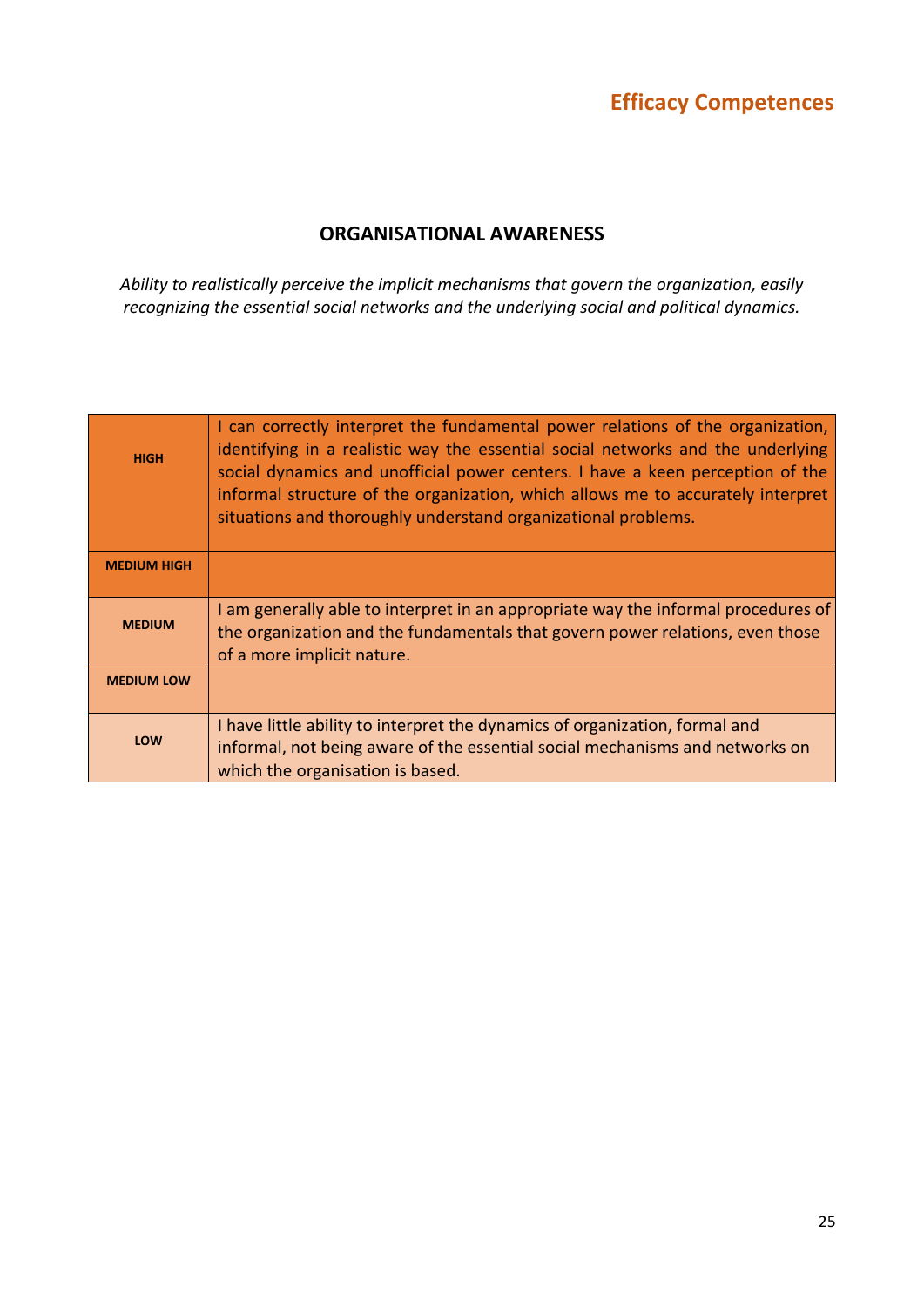### SENSE OF BELONGING TO THE ORGANIZATION

*Feeling part of an organizational whole; reasoning in terms of "we" and recognizing the organisation as part of one's professional identity (recognising oneself in the identity of the organisation).*

| <b>HIGH</b>        | I identify myself with the organization and is loyal to the company for which he<br>shows a high level of trust. Highly motivated in my work, I know the company's<br>values and fully shares them. I am willing to engage in extra efforts, which<br>involve a strong emotional investment, as well as energy and resources.                  |
|--------------------|------------------------------------------------------------------------------------------------------------------------------------------------------------------------------------------------------------------------------------------------------------------------------------------------------------------------------------------------|
| <b>MEDIUM HIGH</b> |                                                                                                                                                                                                                                                                                                                                                |
| <b>MEDIUM</b>      | I identify only in part with the organization for which I show a fair amount of<br>trust. On average, I am motivated to do his job, I know the company's values<br>and shares them only in part, committing my energy and resources to achieving<br>organizational goals, within the limits of my duties and role-related<br>responsibilities. |
| <b>MEDIUM</b>      |                                                                                                                                                                                                                                                                                                                                                |
| LOW                |                                                                                                                                                                                                                                                                                                                                                |
| LOW                | I do not always identify with the organization and share limitedly corporate<br>objectives, strategies and values. Poorly motivated, I expresse the minimum<br>effort to carry out my activity.                                                                                                                                                |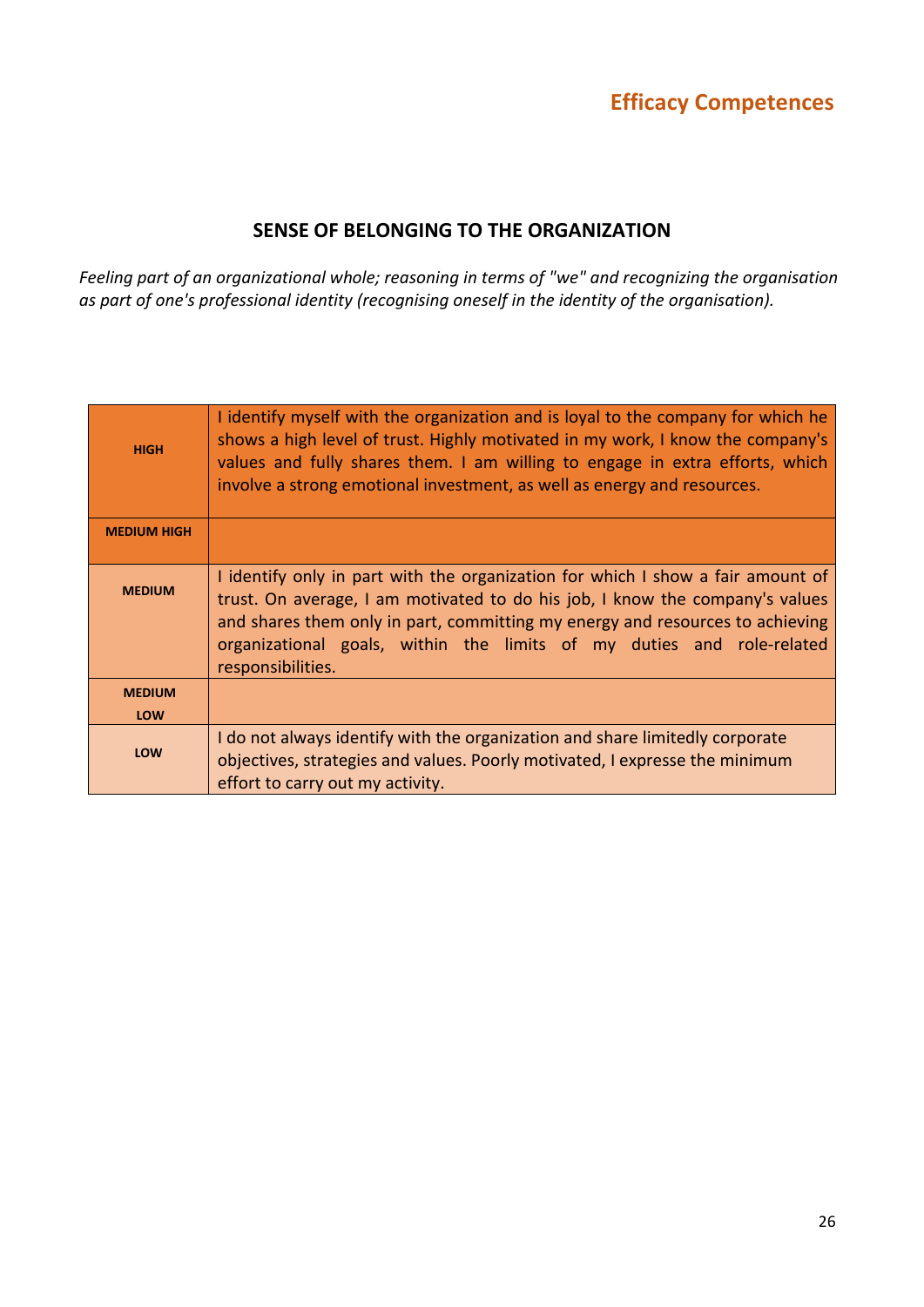# MANAGEMENT SKILLS

*The ability to interact fluidly with others, acting as a point of reference and exerting influence skills aimed at achieving specific objectives or effects on the context and on others.*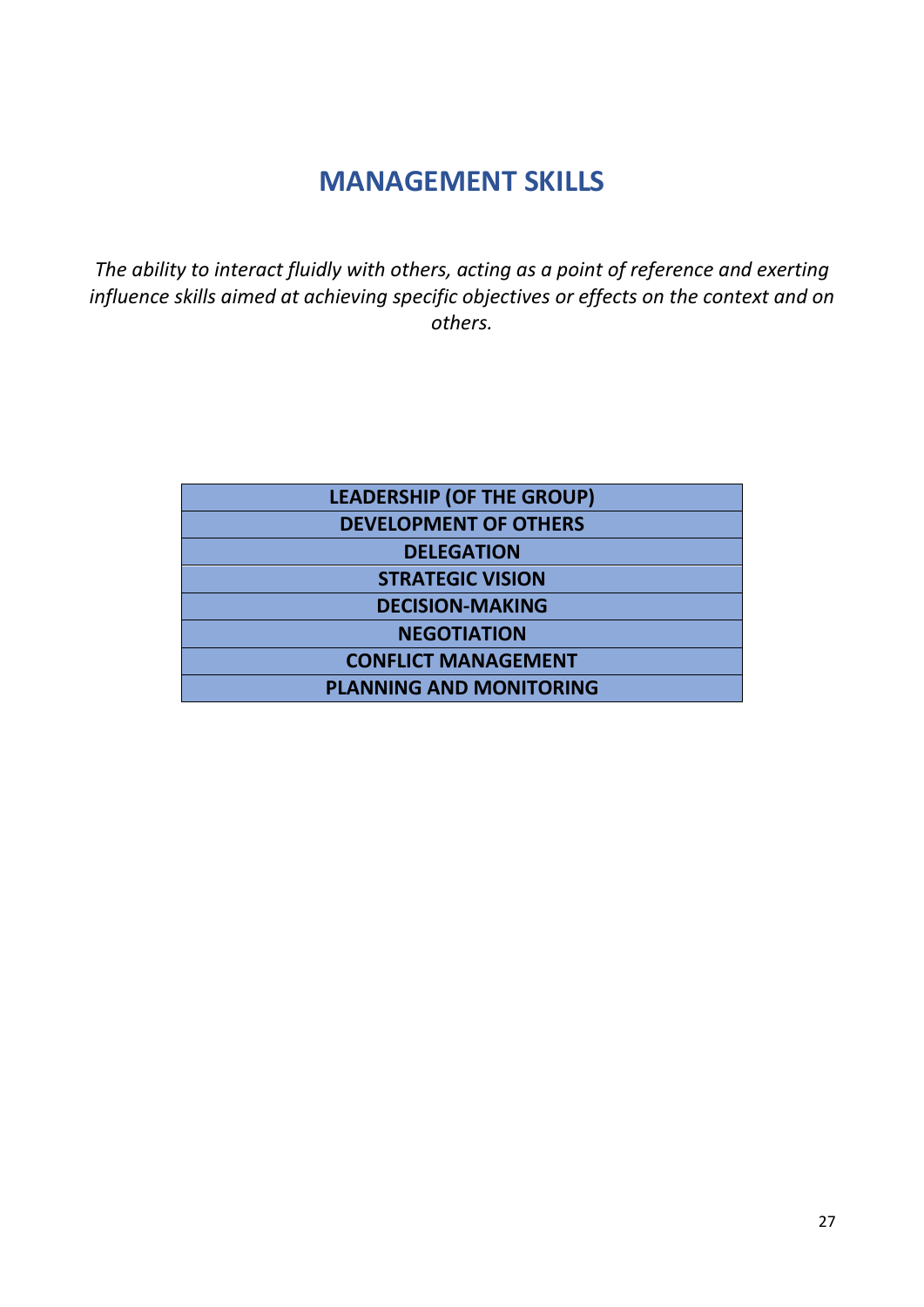## LEADERSHIP (OF THE GROUP)

*Ability to lead a group in a shared direction, with enthusiasm and energy, stimulating team motivation and supporting professional growth; ability to set goals, manage activities and time of themselves and others; ability to manage group dynamics, even conflicting ones.*

| <b>HIGH</b>       | I am very effective in guiding and motivating individuals and groups. I infuse<br>enthusiasm and energy, succeeding in pushing individuals or an entire group in a<br>certain direction, valuing their growth. I set an example for others, I know how<br>to give support and manage the dynamics related to formal and informal<br>hierarchies in constructive way.                                                                     |
|-------------------|------------------------------------------------------------------------------------------------------------------------------------------------------------------------------------------------------------------------------------------------------------------------------------------------------------------------------------------------------------------------------------------------------------------------------------------|
| <b>MEDIUM</b>     |                                                                                                                                                                                                                                                                                                                                                                                                                                          |
| <b>HIGH</b>       |                                                                                                                                                                                                                                                                                                                                                                                                                                          |
| <b>MEDIUM</b>     | I am quite capable of guiding and motivating individuals and groups. I infuse a<br>certain enthusiasm and energy, which in some situations can push the individual<br>or group to achieve good performance. I do not always have the ability to direct<br>people in the desired direction.<br>I am a person who is quite oriented towards the development of others but<br>sometimes I am not of the all effective in providing support. |
| <b>MEDIUM LOW</b> |                                                                                                                                                                                                                                                                                                                                                                                                                                          |
| LOW               | I am poorly effective and not very energetic in guiding people and groups, from<br>which I have difficulty being recognized. I tend to give little value to the people<br>around me and I show little ability to inspire and motivate them.                                                                                                                                                                                              |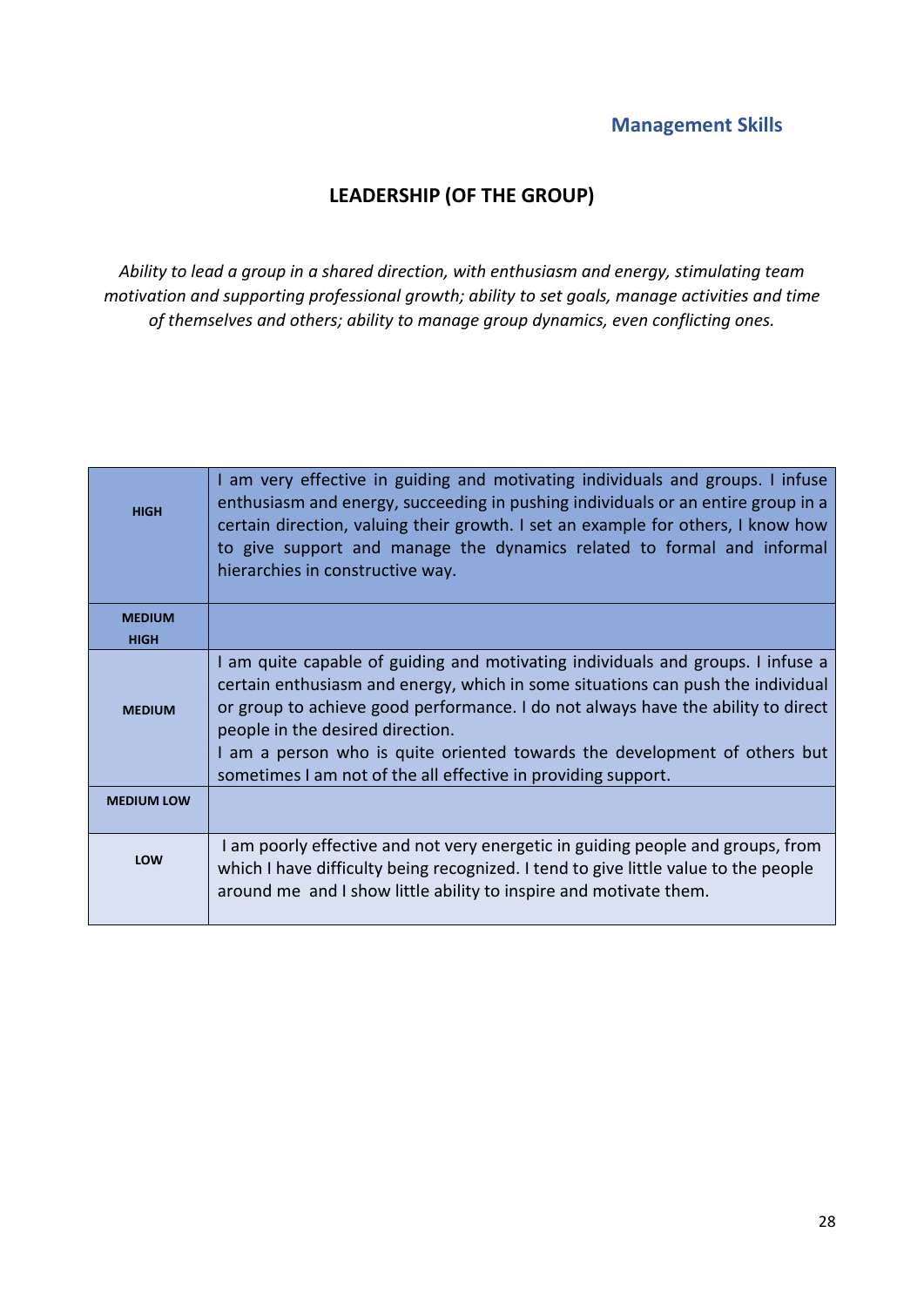## DEVELOPMENT OF OTHERS

*Ability to enhance, motivate and evaluate employees, identifying specific development levers consistent with the skills possessed and the training needs of each, thus promoting professional growth and the involvement of its employees.*

| <b>HIGH</b>   | Within the group, I recognize the skills and contribution of individuals to<br>problem solving and fosters a climate of confrontation and trust. I carefully<br>assesse the skills and attitudes of employees, plans the development of group<br>members by promoting targeted growth experiences, and I assign activities<br>while leaving them with the right degree of autonomy. I effectively use<br>feedback, both positive and negative, with my employees, and provide them<br>with encouragement and support in times of difficulty. |
|---------------|----------------------------------------------------------------------------------------------------------------------------------------------------------------------------------------------------------------------------------------------------------------------------------------------------------------------------------------------------------------------------------------------------------------------------------------------------------------------------------------------------------------------------------------------|
| <b>MEDIUM</b> |                                                                                                                                                                                                                                                                                                                                                                                                                                                                                                                                              |
| <b>HIGH</b>   |                                                                                                                                                                                                                                                                                                                                                                                                                                                                                                                                              |
| <b>MEDIUM</b> | I am quite aware of the individual characteristics of my collaborators, even if<br>sometimes I have difficulties in planning development actions and in allowing<br>spaces of working autonomy with a view to promoting growth. Only in some cases<br>I do provide effective feedback and it is not always possible to maintain a serene<br>working environment.                                                                                                                                                                             |
| <b>MEDIUM</b> |                                                                                                                                                                                                                                                                                                                                                                                                                                                                                                                                              |
| LOW           |                                                                                                                                                                                                                                                                                                                                                                                                                                                                                                                                              |
| LOW           | I am generally not able to recognize the characteristics of my employees and,<br>consequently, to value them. I often find it difficult to manage the work of<br>others, considering autonomy as a tool for growth. I do not recognize the<br>importance of motivation and feedback, to the detriment of the working group's<br>climate.                                                                                                                                                                                                     |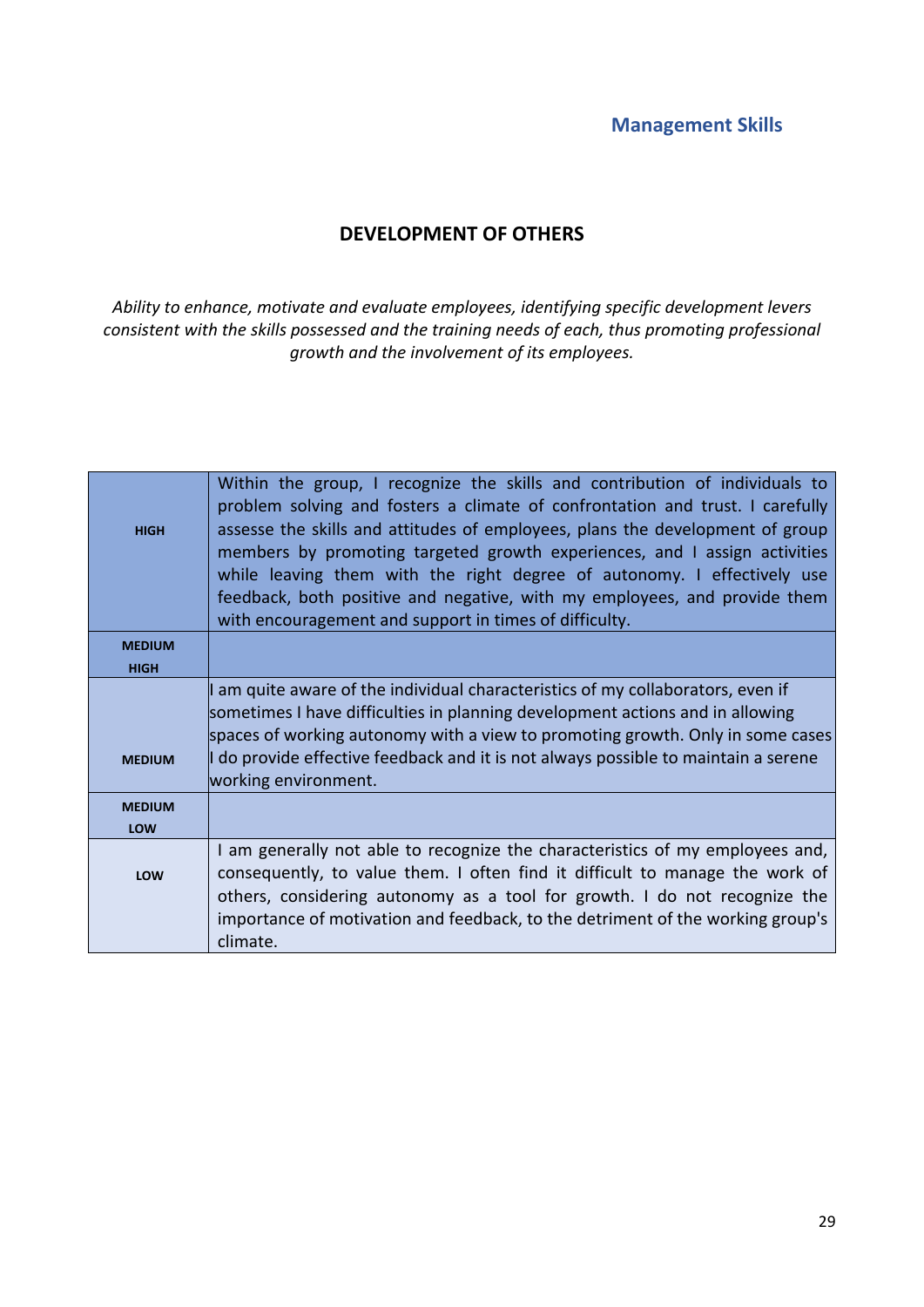### DELEGATION

*Ability to identify the appropriate people to whom to entrust activities and responsibilities, clearly communicating the objectives and margins of autonomy of the delegation. Ability to effectively manage the relationship and motivation of the delegate, exercising supervision in a balanced manner and offering trust and support in critical and unforeseen situations.*

| <b>HIGH</b>        | I am able to identify the people to whom to entrust activities and<br>responsibilities, clearly communicating objectives and granting them adequate<br>freedom of action. I can monitor the activity of others while maintaining the<br>right balance without invade the autonomy of others. I motivate my delegates<br>and I offer trust and support in critical situations.                                             |
|--------------------|---------------------------------------------------------------------------------------------------------------------------------------------------------------------------------------------------------------------------------------------------------------------------------------------------------------------------------------------------------------------------------------------------------------------------|
| <b>MEDIUM HIGH</b> |                                                                                                                                                                                                                                                                                                                                                                                                                           |
| <b>MEDIUM</b>      | I am not always able to assign activities to the right people, based on their skills,<br>and I do not always communicate all the information clearly. I tend to delegate<br>routine and not particularly relevant activities. In some cases I cannot respect<br>the margins of assigned autonomy, exercising control disproportionate in excess<br>or at fault. I do not always motivate my delegates and offers support. |
| <b>MEDIUM LOW</b>  |                                                                                                                                                                                                                                                                                                                                                                                                                           |
| LOW                | I tend not to assign activities to the right people, based on their skills, and<br>communicates the necessary information with a lack of clarity. I tend to<br>distribute activities ineffectively, exercising a style of authoritarian and<br>excessively controlling, or showing a propensity to delegate in a controlled way.<br>I do not recognize the value of motivation and support.                               |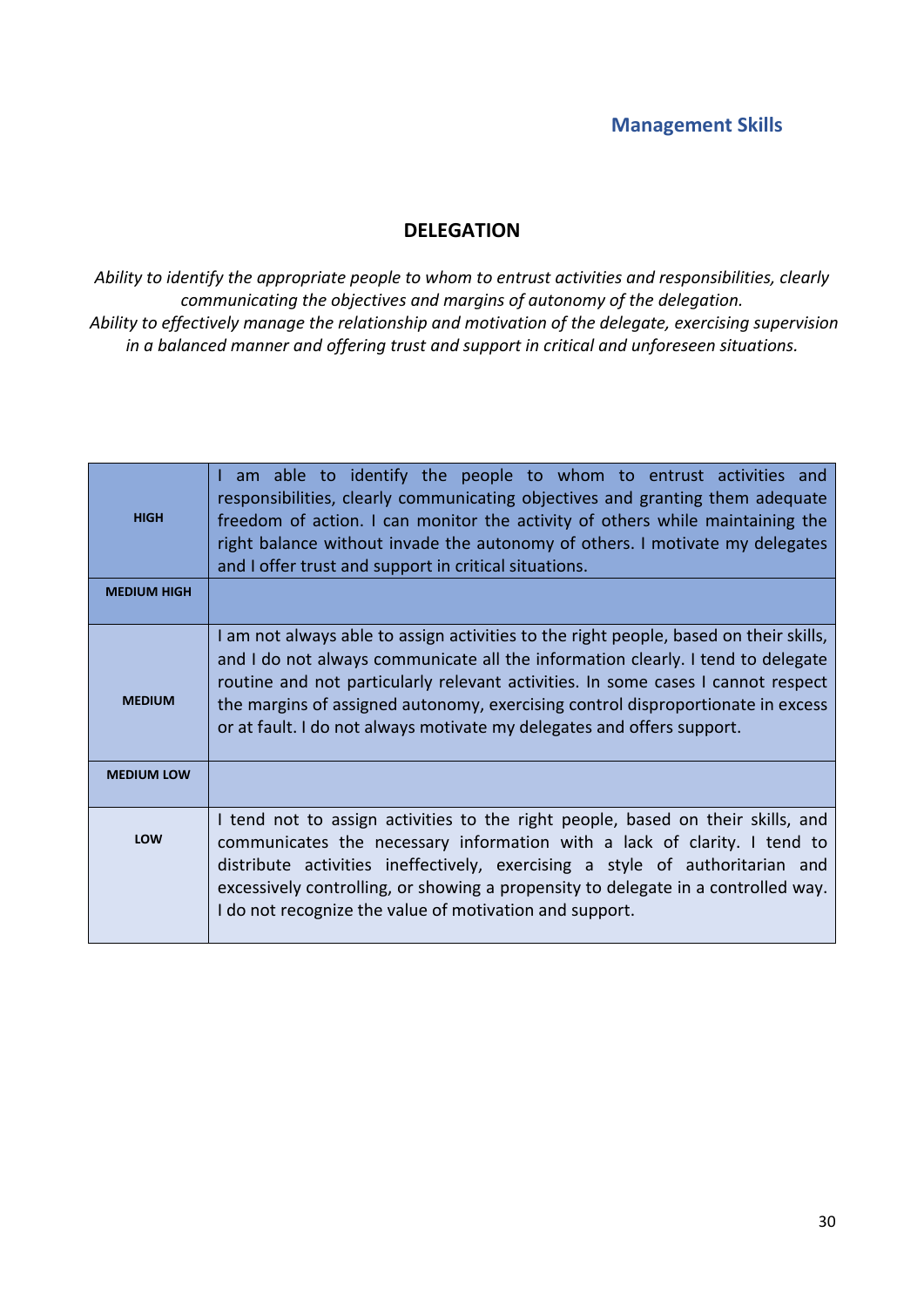### STRATEGIC VISION

*Ability to have an overall view of respective work and organization, knowing how to place the dynamics in the organizational context of reference.* 

*Ability to formulate hypotheses and future scenarios in order to anticipate the evolution of phenomena, identify and select changes by predicting the trends and evolutions of reality.*

| <b>HIGH</b>   | I have an overall view of my work, I process and the different objectives to be<br>achieved: I am activated in first person to have a realistic perception of the<br>organizational structure, placing the dynamics in the context of reference and<br>anticipating the repercussions, including those related to the long term.                                             |
|---------------|------------------------------------------------------------------------------------------------------------------------------------------------------------------------------------------------------------------------------------------------------------------------------------------------------------------------------------------------------------------------------|
| <b>MEDIUM</b> |                                                                                                                                                                                                                                                                                                                                                                              |
| <b>HIGH</b>   |                                                                                                                                                                                                                                                                                                                                                                              |
| <b>MEDIUM</b> | I have a summary vision of his work, I process and the different objectives to be<br>achieved: I do not always activate myself to have a realistic perception of the<br>organizational structure, and sometimes I struggle to place the dynamics in the<br>context of reference. In some cases, I am able to anticipate the relapses, limiting<br>myself to the medium term. |
| <b>MEDIUM</b> |                                                                                                                                                                                                                                                                                                                                                                              |
| LOW           |                                                                                                                                                                                                                                                                                                                                                                              |
| LOW           | I have a limited vision of my own work and of the organizational structure and I<br>have difficulties in activating myself in order to have a realistic perception of it.<br>Very focused on the present, I am generally not able to anticipate future<br>scenarios.                                                                                                         |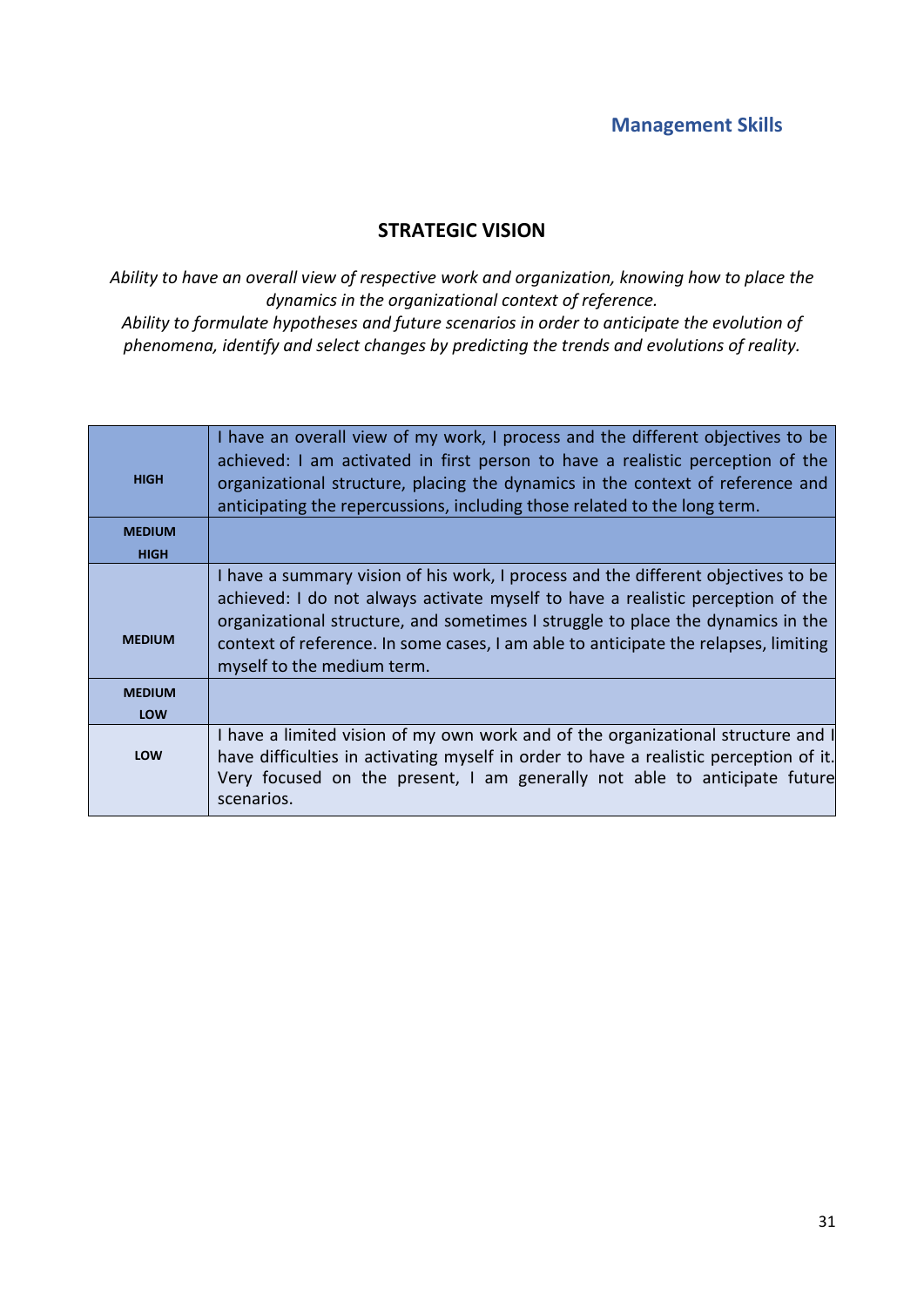#### DECISION-MAKING

*Ability to choose independently between different alternatives and to make effective final decisions, through the analysis and synthesis of data and information, even in conditions of uncertainty and complexity.*

| <b>HIGH</b>   | I am able to analyse the context, carefully evaluate and choose between various<br>alternatives and to make effective decisions on the basis of the objectives to be<br>achieved, even in complex and uncertain situations. I am able to prevent critical<br>issues and anticipate the effects of its decisions on the context. I take on the<br>burden and commitment of making decisions that must be taken even if they do<br>not fall within my sphere of responsibility. |
|---------------|-------------------------------------------------------------------------------------------------------------------------------------------------------------------------------------------------------------------------------------------------------------------------------------------------------------------------------------------------------------------------------------------------------------------------------------------------------------------------------|
| <b>MEDIUM</b> |                                                                                                                                                                                                                                                                                                                                                                                                                                                                               |
| <b>HIGH</b>   |                                                                                                                                                                                                                                                                                                                                                                                                                                                                               |
| <b>MEDIUM</b> | I am not always able to read and interpret the context. Sometimes I can<br>evaluate and choose between various alternatives and I do not always make<br>effective decisions in relation to the objectives to be achieved. I generally take<br>decisions in routine and uncomplicated situations, with marginal repercussions.<br>Sometimes I tend not to take on the burden and commitment of making<br>decisions, even if they fall within my sphere of responsibility.      |
| <b>MEDIUM</b> |                                                                                                                                                                                                                                                                                                                                                                                                                                                                               |
| LOW           |                                                                                                                                                                                                                                                                                                                                                                                                                                                                               |
| <b>LOW</b>    | I often fail to read and interpret the context, misrepresenting the situations. I<br>have difficulty in choosing alternatives, leaving the responsibility for making<br>decisions to others. I generally focus on simple situations, limiting myself to<br>superficial evaluations and often my decisions can be late and ineffective.                                                                                                                                        |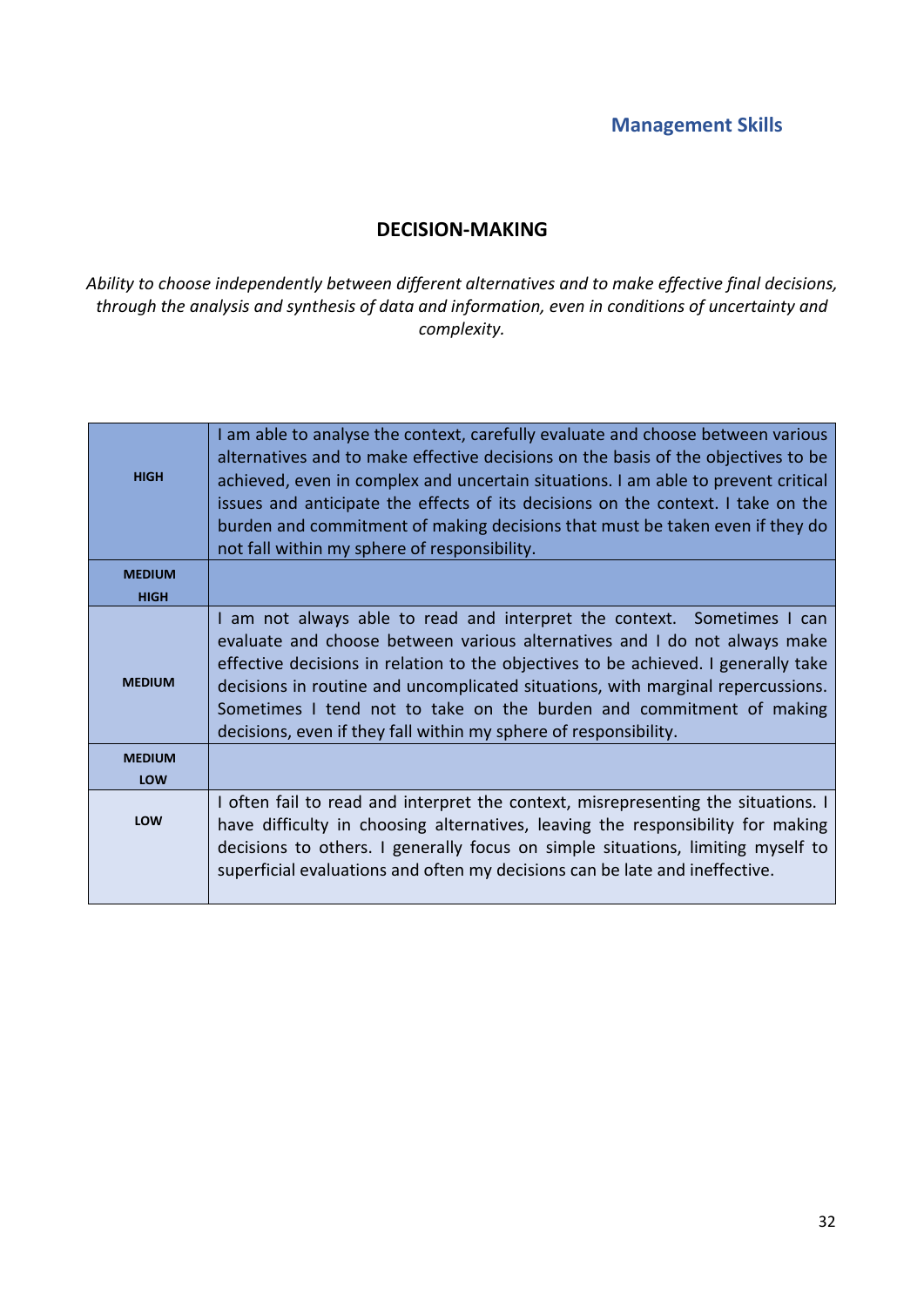### **NEGOTIATION**

*Ability to take advantage of existing negotiation margins to achieve a positive result, finding a balance between the personal objectives set and the limits imposed by the interlocutor. Ability to identify the possibilities of agreement between the parties, accepting new positions in order to conclude the negotiations in the best way.*

| <b>HIGH</b>                        | I have excellent persuasive skills: I have clear objectives and possible margins for<br>negotiation, I adapt flexibly to the evolution of the comparison, as well as to any<br>unforeseen and styles adopted by the interlocutor. To influence others, I use<br>complex strategies and tools of persuasion, even indirect, directing the requests<br>of the interlocutor within the margins set.                                            |
|------------------------------------|---------------------------------------------------------------------------------------------------------------------------------------------------------------------------------------------------------------------------------------------------------------------------------------------------------------------------------------------------------------------------------------------------------------------------------------------|
| <b>MEDIUM HIGH</b>                 |                                                                                                                                                                                                                                                                                                                                                                                                                                             |
| <b>MEDIUM</b><br><b>MEDIUM LOW</b> | I have some persuasive capacity: I have quite clear my objectives but less the<br>possible margins for negotiation. I am difficult to adapt to the unexpected<br>evolution of the confrontation and to the styles adopted by the interlocutor. To<br>influence others, I prefer to establish strategies based on concrete facts, such as<br>facts, examples, practical demonstrations.                                                      |
|                                    |                                                                                                                                                                                                                                                                                                                                                                                                                                             |
| LOW                                | I have ineffective persuasive capacities: I do not always have clear objectives<br>and possible negotiation margins. I hardly ever adapt to the unexpected<br>evolution of confrontation and to the styles adopted by the interlocutor, often<br>letting myself be influenced by others. I try to influence others, using mainly<br>simple and inflexible strategies, which are unlikely to have the desired effect on<br>the interlocutor. |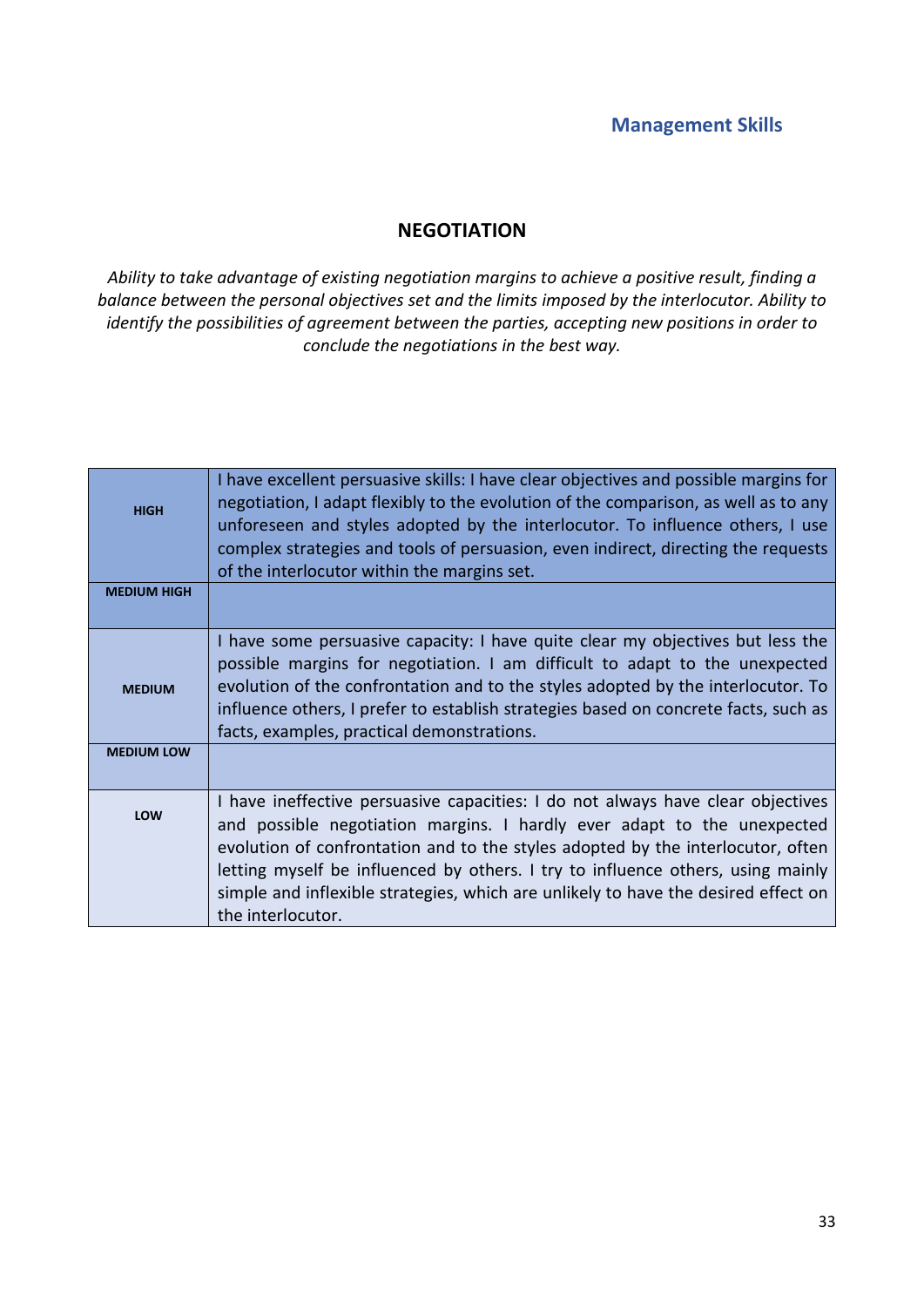### CONFLICT MANAGEMENT

*Ability to identify the elements that can produce conflict and to ensure that they are prevented, avoiding tensions. In case of conflicts, it implies knowing how to deal with the conflict in a determined and constructive way, maintaining calm, balance and tolerance.*

| <b>HIGH</b>        | I work to create a good relational climate, strengthening morale and cooperation<br>and anticipating possible conflict situations. In situations of conflict, both<br>individual and group, I mitigate tensions. I productively bring out latent conflicts<br>and I give feedback to unravel them. I build agreements even in complex<br>situations, acting directly or involving others in making extraordinary efforts to<br>effectively resolve disputes. |
|--------------------|--------------------------------------------------------------------------------------------------------------------------------------------------------------------------------------------------------------------------------------------------------------------------------------------------------------------------------------------------------------------------------------------------------------------------------------------------------------|
| <b>MEDIUM HIGH</b> |                                                                                                                                                                                                                                                                                                                                                                                                                                                              |
| <b>MEDIUM</b>      | I generally work to create a good relational climate, sometimes succeeding in<br>anticipating possible conflict situations. In situations of conflict, both individual<br>and group, I am generally able to ease tensions, acting directly but sometimes<br>failing to involve others in making efforts in this direction.                                                                                                                                   |
| <b>MEDIUM LOW</b>  |                                                                                                                                                                                                                                                                                                                                                                                                                                                              |
| LOW                | I do not care about creating a peaceful relational climate. In situations of<br>conflict, with strong interlocutors can be silent, I do not expressing their<br>opinion, or, vice versa, I become aggressive, raising the tones of voice, causing<br>others or by closing the discussion.                                                                                                                                                                    |